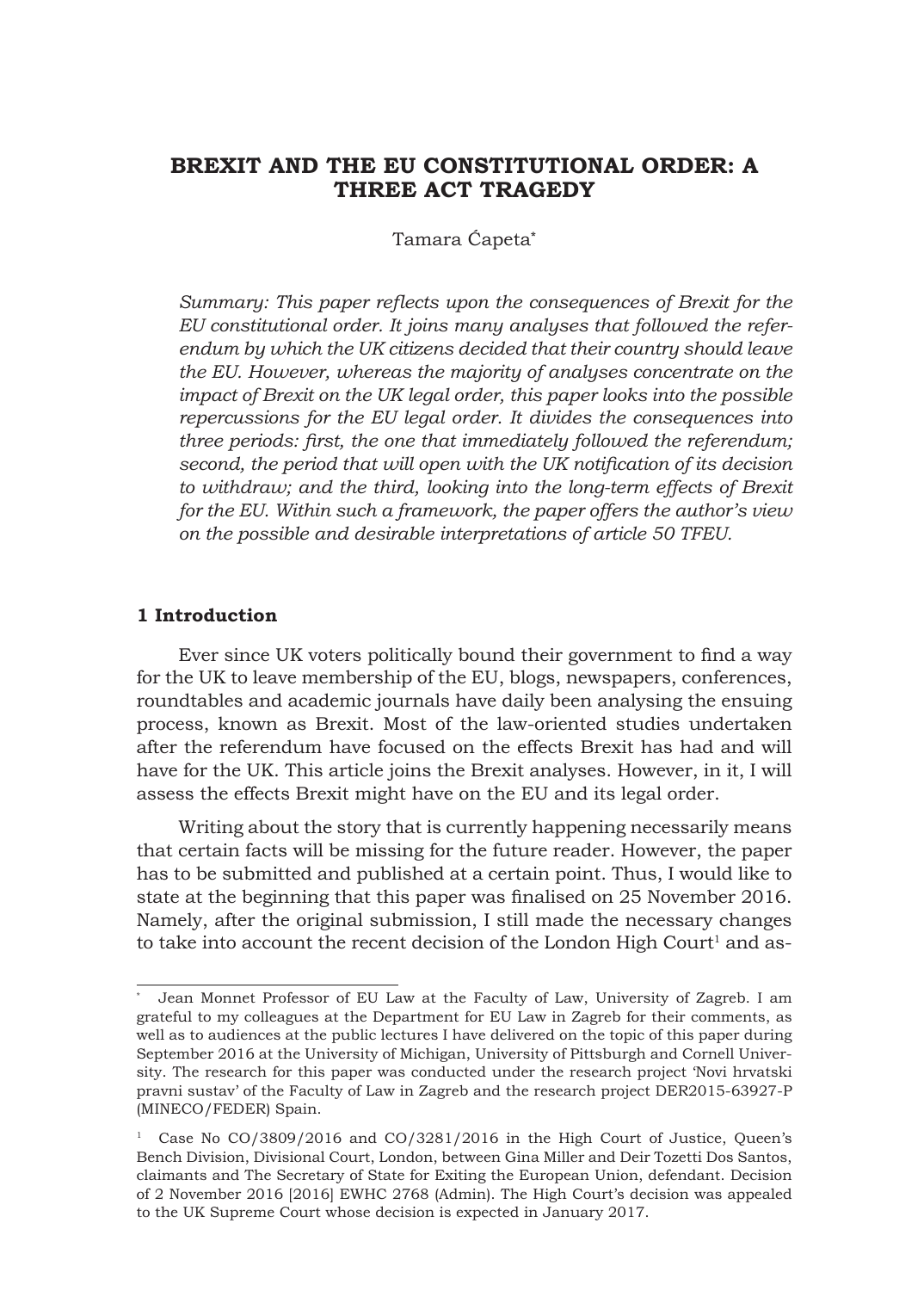sess how it influences my conclusions. With this disclaimer, let me begin my story.

Writing recently for the European Law Journal on Brexit, Professor Paul Craig decided also to honour the 400 years since the death of William Shakespeare. He therefore entitled his article: 'Brexit – a Drama in Six Acts'.2 I propose to honour another British writer, Agatha Christie. This year the UK (and the world) celebrates 100 years since she wrote her first crime novel and 40 years since her death.3 My article is, thus, subtitled 'A Three Act Tragedy'.4

I will look into the effects of Brexit on the EU by delimiting three different periods (three acts):

Act One: the immediate period following the referendum and preceding the initiation of the withdrawal procedure;

Act Two: the transitional period, which will open with the UK notification of withdrawal and last until the UK ceases to be an EU member;

Act Three: the long-term consequences for the legal and political system of the EU and, with it, the European continent.

In each act of her drama, Agatha Christie had a murder. In our story, there are also victims, the 'legal' victims as I will call them. The legal victim in the first act is the fiction of the EU as a new autonomous constitutional order. In the second act, in the transitional period, the victim is the policies and decision-making processes in the European Union. The potential third victim, in the third act, is the European Union itself, together with its entire legal order. However, it is not necessary for this drama to end with the same number of victims as those in Agatha Christie's play. If Poirot is wise enough, he can perhaps prevent the murder of the third victim.

Let us set the scene. On 23 June 2016, a majority of UK voters (51.9%) expressed at a referendum their wish for the UK to leave mem-

<sup>&</sup>lt;sup>2</sup> Paul Craig, 'Brexit – A Drama in Six Acts' (2016) 41(4) EL Rev 447.

<sup>3</sup> On this occasion the British post office issued special stamps. Cf Royal Mail, 'Agatha Christie Stamp Set' <http://shop.royalmail.com/agatha-christie/agatha-christie-stampset/invt/20160204> and 'New Agatha Christie Stamps Deliver Hidden Clues' *The Guardian*  $(London, 15 September 2016)$  <https://www.theguardian.com/books/2016/sep/15/newagatha-christie-stamps-deliver-hidden-clues> both accessed 13 September 2016.

<sup>4</sup> The book was first published in the USA in 1934 under the title 'Murder in Three Acts', and a year later in the UK under the name 'Three Act Tragedy'. The novel was also adapted for television.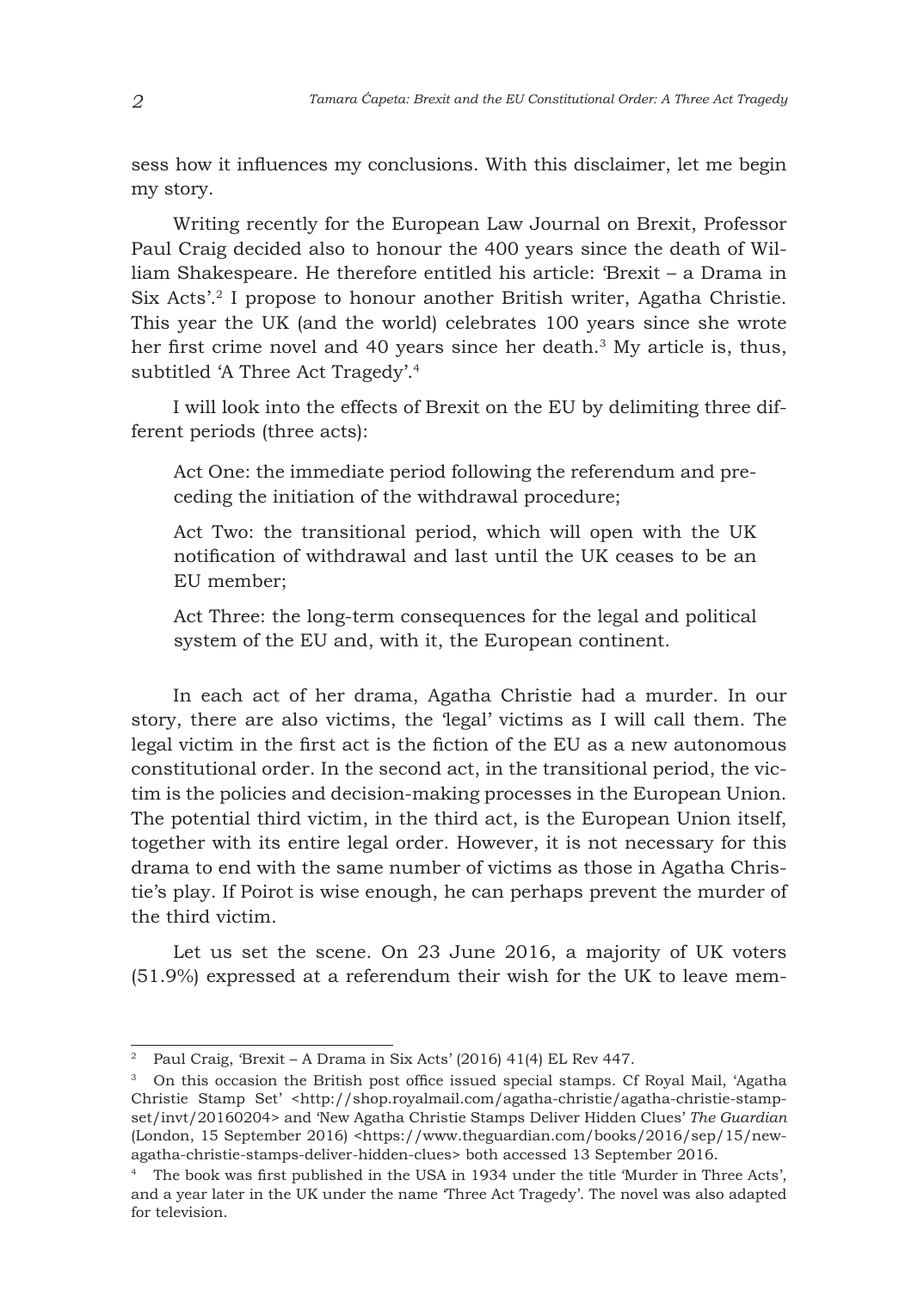bership of the EU.5 Since this is the first time ever that a country is leaving6 rather than joining the Union, many questions have arisen, including those that could be qualified as legal. Such questions are likely to end up in the courts. In the EU, the Court having final jurisdiction to interpret EU law is the European Court of Justice (ECJ).

My drama unfolds in the EU, or what will be left of it after the UK exits. Its intention is to look into the effects and legal questions that Brexit has raised or will raise within the EU legal order. However, as the cause (the murderer) is an important part of the play, I will first very briefly sketch the dominant internal legal issues that have appeared in the UK. Much more has been written on UK-specific problems than on EU-specific ones.

#### **2 The UK debate**

One of the first issues to arise was the question of the constitutionally proper procedure for leaving the EU. As of 2009, the EU founding Treaties contain a clause regulating the withdrawal of a country from the EU: article 50 of the Treaty on the European Union (TEU). Notwithstanding this, some other options were also discussed in the UK, such as leaving under the conditions of international law, or just revoking the European Communities Act unilaterally.7

The majority view, however, sees article 50 as a rule that should be applied to the withdrawal process.8 In terms of constitutional law, article 50 raises new questions, both within the UK and in the EU.

<sup>5</sup> The result of the referendum was 51.9% to leave and 48.1% to stay. The turnout at the referendum was 72.2%, or around 30 million voters. Official results are available at Electoral Commission, 'Electoral Results' <http://www.electoralcommission.org.uk/findinformation-by-subject/elections-and-referendums/past-elections-and-referendums/eureferendum/electorate-and-count-information> accessed 13 September 2016.

<sup>6</sup> The situation of both Algeria and Greenland were different. Algeria left the EU (then the EEC) in 1962 after gaining its independence from France. Greenland left in 1985, after obtaining a high level of autonomy from Denmark. More about these two cases in Allan Tatham, 'Don't Mention Divorce at the Wedding, Darling!: EU Accession and Withdrawal after Lisbon' in A Biondi, P Eeckhout and S Ripley (eds), *EU Law after Lisbon* (OUP 2012) 143ff.

<sup>7</sup> See House of Lords, European Union Committee, 'The Process of Withdrawing from the European Union' (HL 2015–16, 11th Report of Session, point 9) <http://www.publications. parliament.uk/pa/ld201516/ldselect/ldeucom/138/138.pdf> accessed 13 September 2016. See also House of Commons Library, 'Brexit: How Does the Article 50 Process Work?' (2016) Briefing Paper No 7551, 30 June 2016 <http://researchbriefings.parliament.uk/Research-Briefing/Summary/CBP-7551> accessed 13 September 2016.

<sup>&</sup>lt;sup>8</sup> See, for instance, the UK Government paper presented to Parliament by the Secretary of State for Foreign and Commonwealth Affairs by Command of Her Majesty under the title: 'The Process for Withdrawing from the European Union'. This analysis of art 50 TEU as a proper legal basis for an exit from the EU was published in February 2016, thus before the referendum took place <https://www.gov.uk/government/publications/the-process-forwithdrawing-from-the-european-union> accessed 13 September 2016.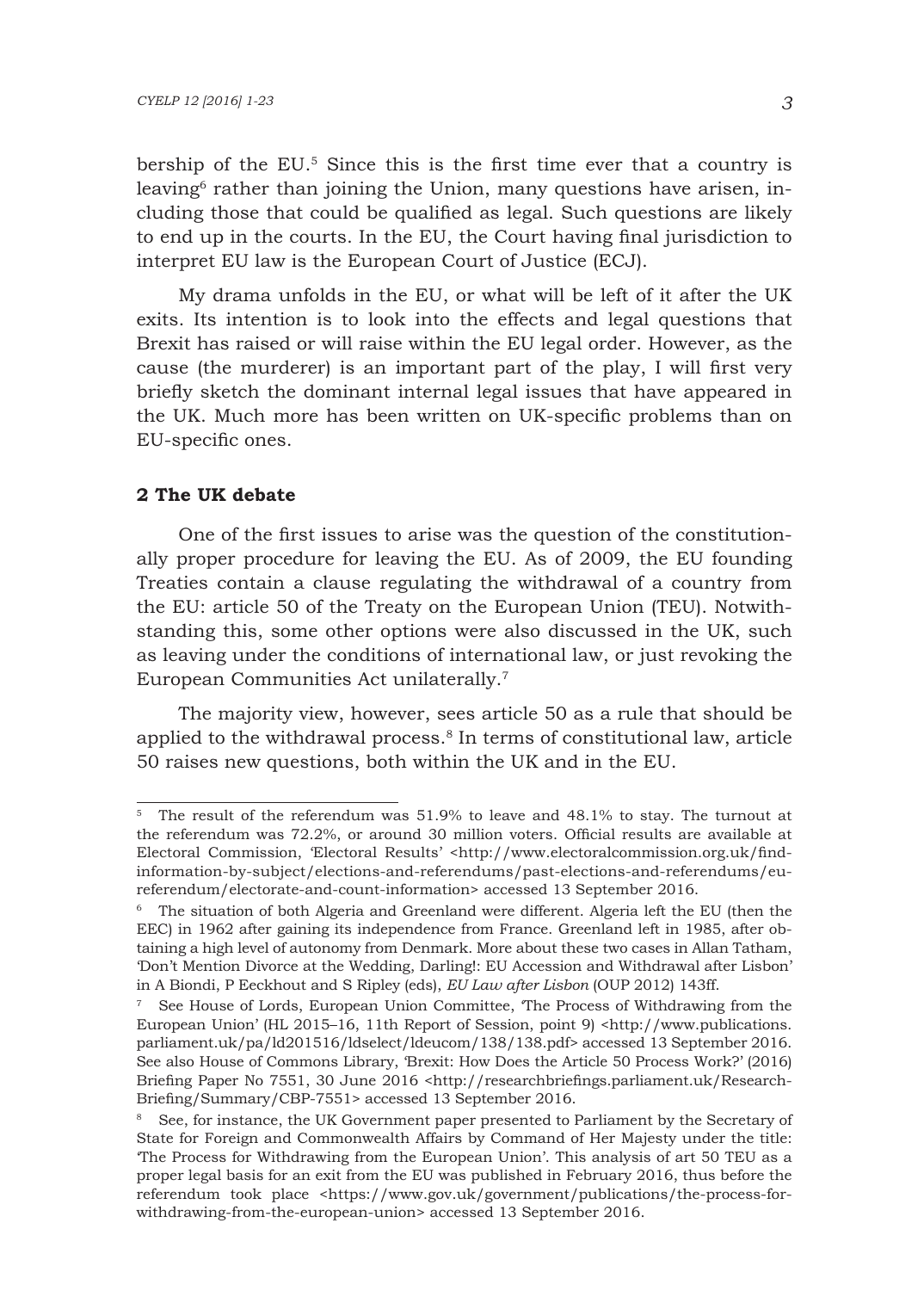According to article 50, withdrawal begins with the UK's notification to the European Council of its intention to leave. The most pertinent question in the UK related to the notification is who in the country is empowered to trigger article 50 – the Government or the Parliament.<sup>9</sup> This question has already reached the UK courts.10 At the moment of the final submission of this text, the question was answered by the London High Court, which was of the opinion that the decision to withdraw is not a royal prerogative, but requires a decision of the UK Parliament.<sup>11</sup> This story, however, is not yet over, as the Government appealed to the Supreme Court.

Some additional questions were raised immediately after the referendum. For example, how binding is the referendum result, especially given the number of 'untruths' (to use a euphemism) spread during the referendum campaign?12 Can a referendum be repeated and should it be repeated? Can the UK revoke its withdrawal notification once given? The latter is relevant as a matter of EU law as well, so I will address it later.

There are other issues domestic to the UK. Most importantly, fear exists that Brexit may lead to the break-up of the UK, given the possibility of a new Scottish referendum for independence, and Northern Ireland's potential referendum for unification with Ireland. Namely, both Scotland and Northern Ireland, together with London, voted to stay.13 Thus, the murderer may not survive until the end of the story.

<sup>9</sup> House of Lords, Select Committee on the Constitution, 'The Invoking of Article 50' (HL 2016–17, 4th Report of Session) <http://www.publications.parliament.uk/pa/ld201617/ ldselect/ldconst/44/44.pdf> accessed 13 September 2016; Nick Barber, Tom Hickman and Jeff King: 'Pulling the Article 50 "Trigger": Parliament's Indispensable Role' (*UK Constitutional Law Association*) <https://ukconstitutionallaw.org/2016/06/27/nick-barber-tomhickman-and-jeff-king-pulling-the-article-50-trigger-parliaments-indispensable-role/> accessed 13 September 2016.

<sup>&</sup>lt;sup>10</sup> One case was initiated in the High Court in London by different applicants: Gina Miller, who runs an investment firm in London, a London-based Spanish hairdresser, the People's Challenge group and Fair Deal for Expats, an organisation of UK citizens living outside the UK. Another case has started in the Belfast High Court on the application for judicial review by a number of Northern Ireland politicians. The claim in both cases is that the Government cannot act on its own in triggering art 50. The applicants claim that an act of Parliament is required by the UK constitution, and, in the Northern Ireland case, by the Good Friday agreement. A good overview was given by Kristina Cooper writing for BBC News: 'Brexit: Court Battle Looms over Rights of Parliament' <http://www.bbc.co.uk/news/ukpolitics-37576654> accessed 14 October 2016. In the meantime, the claim was rejected by the Belfast High Court, but upheld in the London High Court.

 $11$  See n 1.

<sup>&</sup>lt;sup>12</sup> See, for instance, Professor Michael Dougan on the UK referendum, at  $\langle$ https://www. youtube.com/watch?v=USTypBKEd8Y> accessed 13 September 2016.

<sup>13</sup> See, for instance, Electoral Commission, 'EU Referendum Results' <http://www.electoralcommission.org.uk/find-information-by-subject/elections-and-referendums/pastelections-and-referendums/eu-referendum/electorate-and-count-information> accessed 8 September 2016.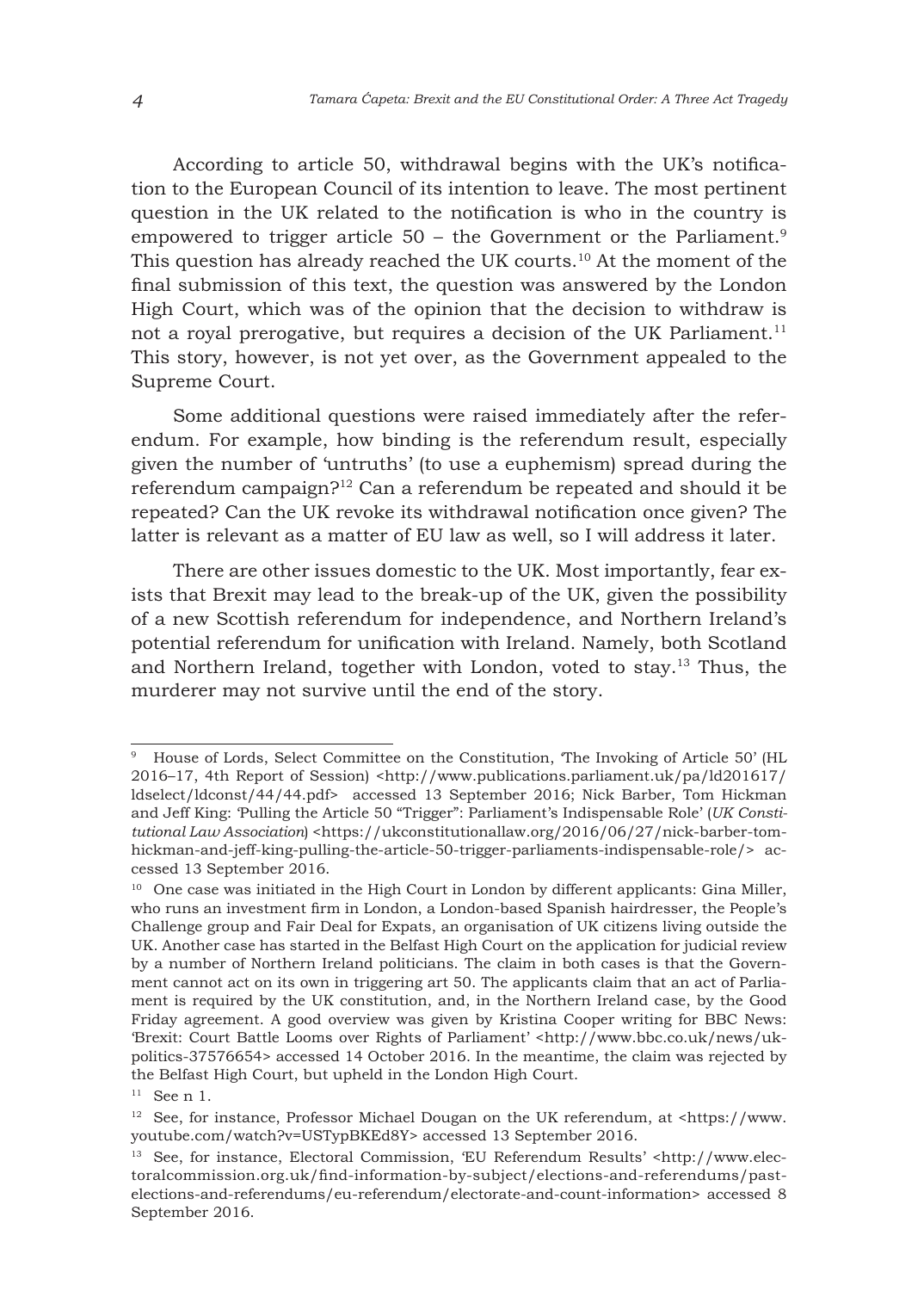Even though the withdrawal process has not yet been initiated, some questions related to post-Brexit UK law have already arisen.14 How will numerous EU regulations having direct application in the situation of membership be replaced?15 Further, with the break from the EU, the UK will cease to be a party to numerous international agreements which it has signed through the EU or together with it.<sup>16</sup> They have to be renegotiated, even if only to agree to carry on existing arrangements. On the other hand, their renegotiation will depend on the UK's future relations with the EU, which brings us to the question of how the divorce is to be implemented.

### **3 The effects of Brexit on the EU**

On the EU side, there does not seem to be any doubt that article 50 is the only possible procedure for the UK to leave the EU.17 The existence of this provision in the treaties would indeed lose its purpose if it were not applied in a situation such as Brexit.

Given the constitutional significance of article 50, it is not surprising that legal discourse gravitates towards that provision. Here, therefore, is its text:

### *Article 50 TEU*

1. Any Member State may decide to withdraw from the Union in accordance with its own constitutional requirements.

2. A Member State which decides to withdraw shall notify the European Council of its intention. In the light of the guidelines provided by the European Council, the Union shall negotiate and conclude an agreement with that State, setting out the arrangements for its withdrawal, taking account of the framework for its future relationship with the Union. That agreement shall be negotiated in accordance with Article 218(3) of the Treaty on the Functioning of the European Union. It shall be concluded on behalf of the Union by the Council, acting by a

<sup>&</sup>lt;sup>14</sup> For an inventory of the effects of withdrawal on the withdrawing country, see Phedon Nicolaides, 'Withdrawal from the European Union: A Typology of Effects' (2013) 20 MJ 209. <sup>15</sup> See an inquiry initiated by the Foreign Affairs Committee of the UK Parliament <http://www.parliament.uk/documents/commons-committees/foreign-affairs/ Correspondence/2015-20-Parliament/Letter-to-AG-legal-issues-brexit.pdf> accessed 13 September 2016.

<sup>&</sup>lt;sup>16</sup> Guillaume Van der Loo and Steven Blockmans, 'The Impact of Brexit on the EU's International Agreements', CEPS commentary, 15 July 2016 <https://www.ceps.eu/publications/impact-brexit-eu's-international-agreements> accessed 13 September 2016.

<sup>&</sup>lt;sup>17</sup> See point 2 of the Statement of the Heads of States and Governments of 27 Member States who met in Brussels on 29 June 2016 <http://www.consilium.europa.eu/en/press/ press-releases/2016/06/29-27ms-informal-meeting-statement/> accessed 13 September 2016.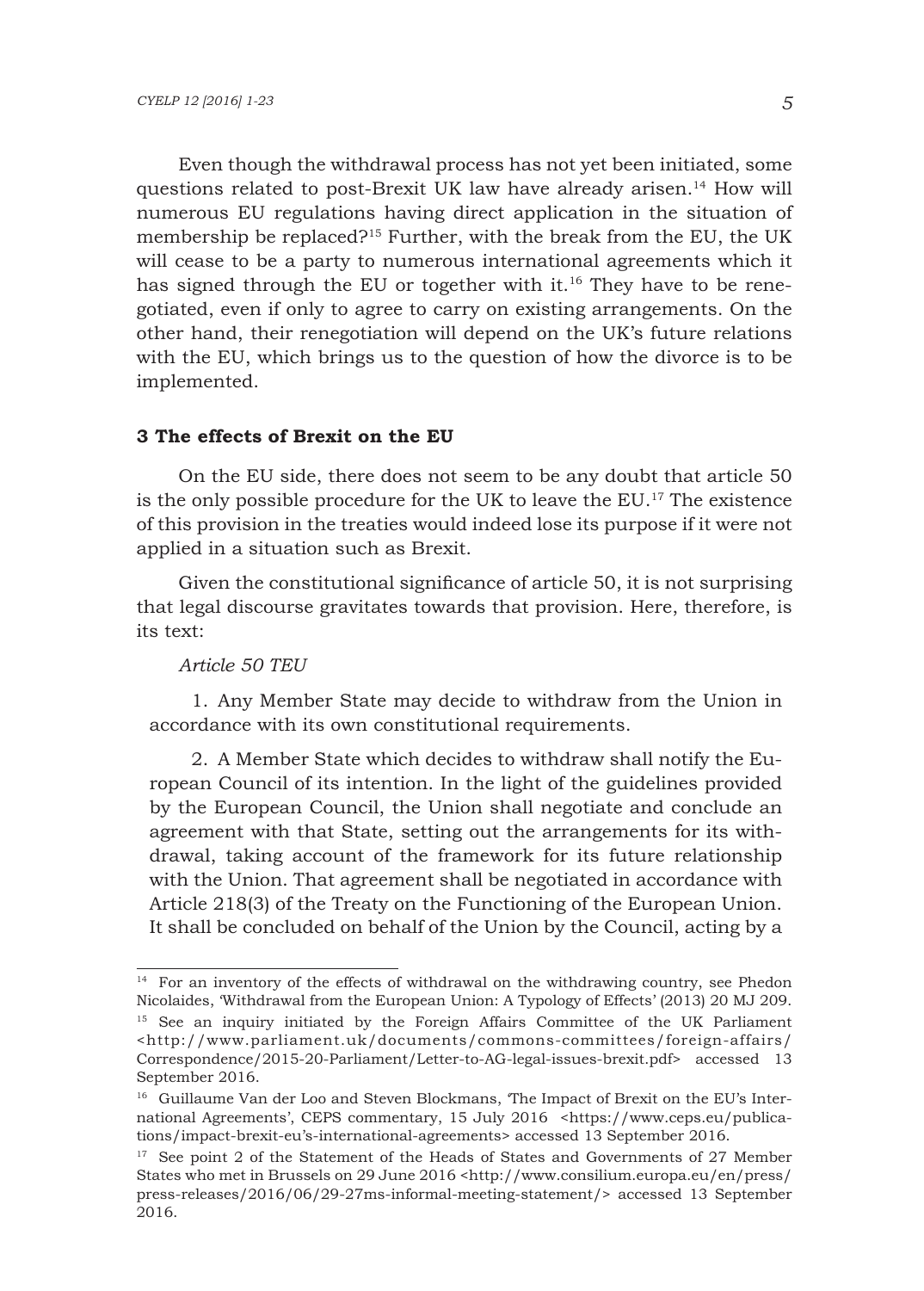qualified majority, after obtaining the consent of the European Parliament.

3. The Treaties shall cease to apply to the State in question from the date of entry into force of the withdrawal agreement or, failing that, two years after the notification referred to in paragraph 2, unless the European Council, in agreement with the Member State concerned, unanimously decides to extend this period.

4. For the purposes of paragraphs 2 and 3, the member of the European Council or of the Council representing the withdrawing Member State shall not participate in the discussions of the European Council or Council or in decisions concerning it.

A qualified majority shall be defined in accordance with Article 238(3)(b) of the Treaty on the Functioning of the European Union.

5. If a State which has withdrawn from the Union asks to rejoin, its request shall be subject to the procedure referred to in Article 49.

### *3.1 Act One - immediate effects*

# *3.1.1 The victim: the narrative about the EU as an autonomous constitutional legal order*

By its participation in the EU, the UK was not just a party to an international agreement. Rather, it was (and still is) a member of an autonomous legal order. This was at least the dominant legal narrative about the EU used by EU lawyers and the European Court of Justice (ECJ). The Court offered such a vision as long ago as 1963, some ten years before UK accession, in the celebrated *Van Gend en Loos* case,<sup>18</sup> and repeated it a year after in *Costa v ENEL.*<sup>19</sup> Ever since, the autonomy of the EU legal order either in relation to international law or in relation to the domestic laws of its Member States has been strongly defended by the Court. The recent evidence that the Court has not changed its vision is Opinion  $2/13^{20}$  finding that the proposed agreement for the EU's accession to the European Convention for the Protection of Human Rights and Fundamental Freedoms (ECHR) was contrary to the autonomy of the EU legal order<sup>21</sup>

This constitutional vision of the EU was more than just a legal narrative. It was also politically accepted. One demonstration of this broader

<sup>18</sup> Case 26/62 *Van Gend en Loos v Nederlandse Administratie der Belastingen* EU:C:1963:1.

<sup>19</sup> Case 6/64 *Flaminio Costa v ENEL* EU:C:1964:66.

<sup>20</sup> Opinion 2/13 EU:C:2014:2454.

<sup>&</sup>lt;sup>21</sup> Daniel Halberstam, "It's the Autonomy, Stupid!" A Modest Defense of Opinion 2/13 on EU Accession to the ECHR, and the Way Forward' (2015) 6 German Law Journal 105.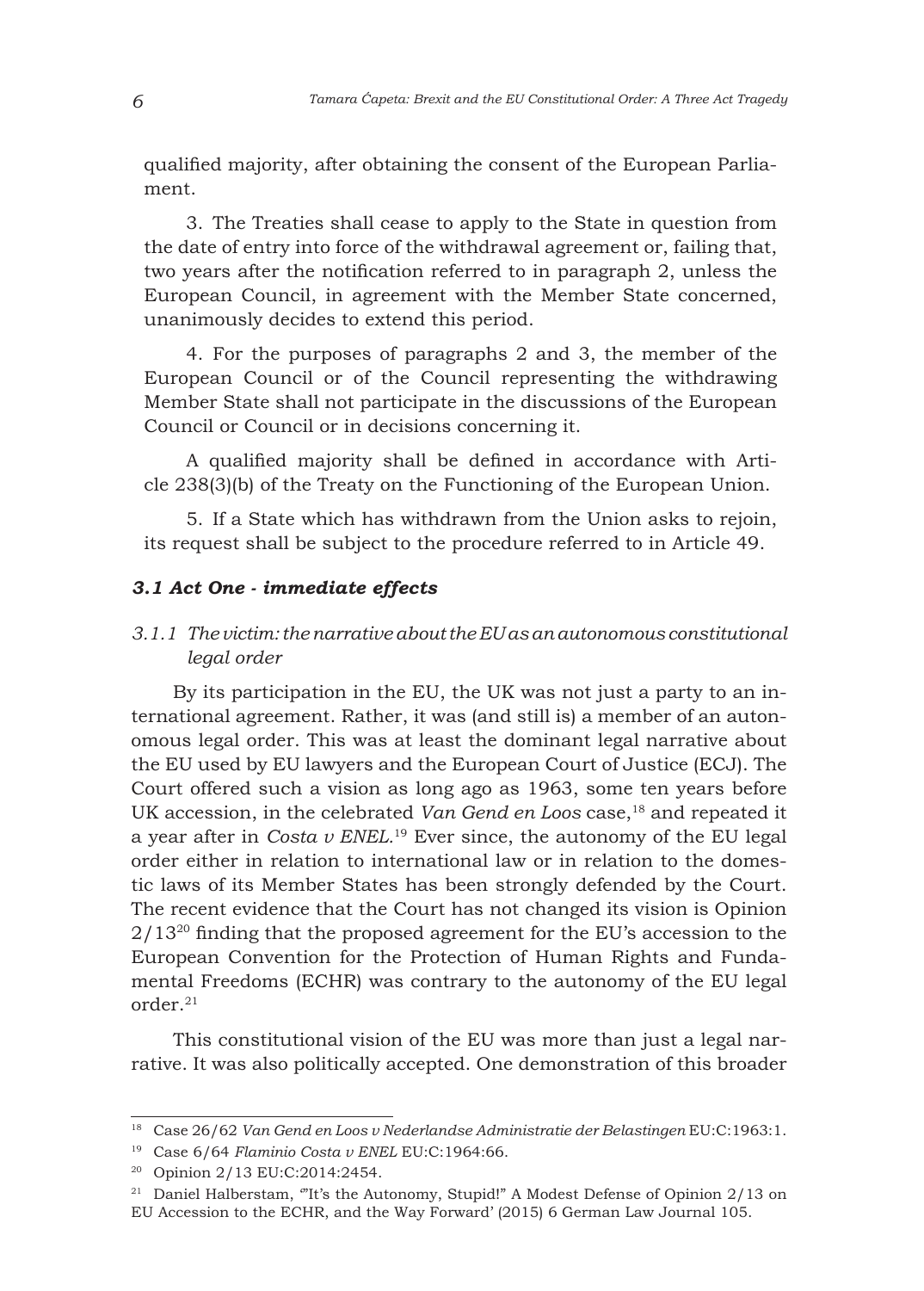acceptance is that the countries that became EU members in the last three waves of enlargement acceded using their constitutional procedures that were envisaged for more than just accession to an international treaty. The example I can most easily talk about is the last accession, that of Croatia in 2013. The constitutional procedure for accession to international treaties that imply a transfer of powers required parliamentary approval by a two-thirds majority. The legal basis chosen for EU accession was, however, a different constitutional provision, prescribing the procedure for 'association with other states' and demanding, apart from the two-thirds majority in Parliament, also a referendum.<sup>22</sup> Thus, the EU was perceived not as just another international treaty, but rather as something much more complex.

The difference of the EU legal order from other international legal orders lies in its ability to create rights independently of the Member States' endorsement of such rights. Thus, individuals in the EU, including the citizens of its Member States, are given certain rights that flow directly from EU law and do not depend on Member States and their legal orders. Even if they are enforced within the Member States by their existing institutions, this happens on the basis of the rules imposed by the EU legal order itself.

Once the EU is accepted as a constitutional legal order, divorce is no longer a matter of international law. EU law, not international law, both enables withdrawal and sets the procedure. From the EU legal perspective, therefore, it is not necessary that international law, specifically the Vienna Convention on the Law of Treaties 1969 (VCLT), enables withdrawal. The Treaties are not an 'international treaty' from the point of view of the EU legal order – they are a constitutional charter.<sup>23</sup> Therefore, the proper legal basis for leaving the EU cannot be found by viewing the Treaties as any other international treaty.By ceasing to be a party to the EU founding treaties, the country is not only leaving the Treaties but leaving an entire legal order. Indeed, the legal analyses of article 50, published after its insertion in the Treaty, but preceding the UK referendum, saw it as part of the EU constitutional order. Thus, for instance, Hillion writes:

The EU procedure is therefore not premised on a 'state primacy' conception of the right. Indeed, in speaking of 'any Member State' rather than using the notion of the 'High Contracting Parties' contained Article 1 TEU, paragraph 1 embeds the withdrawal

<sup>22</sup> Tamara Ćapeta, 'The Croatian Constitution in EU Integration' in *Member States' Constitutions and EU Integration* (Hart Publishing) (forthcoming).

<sup>&</sup>lt;sup>23</sup> The ECJ characterised the Treaties as the EU's constitutional charter as long ago as 1986 in Case 294/83 *Parti écologiste 'Les Verts' v European Parliament* [1986] ECR 1339, para 23.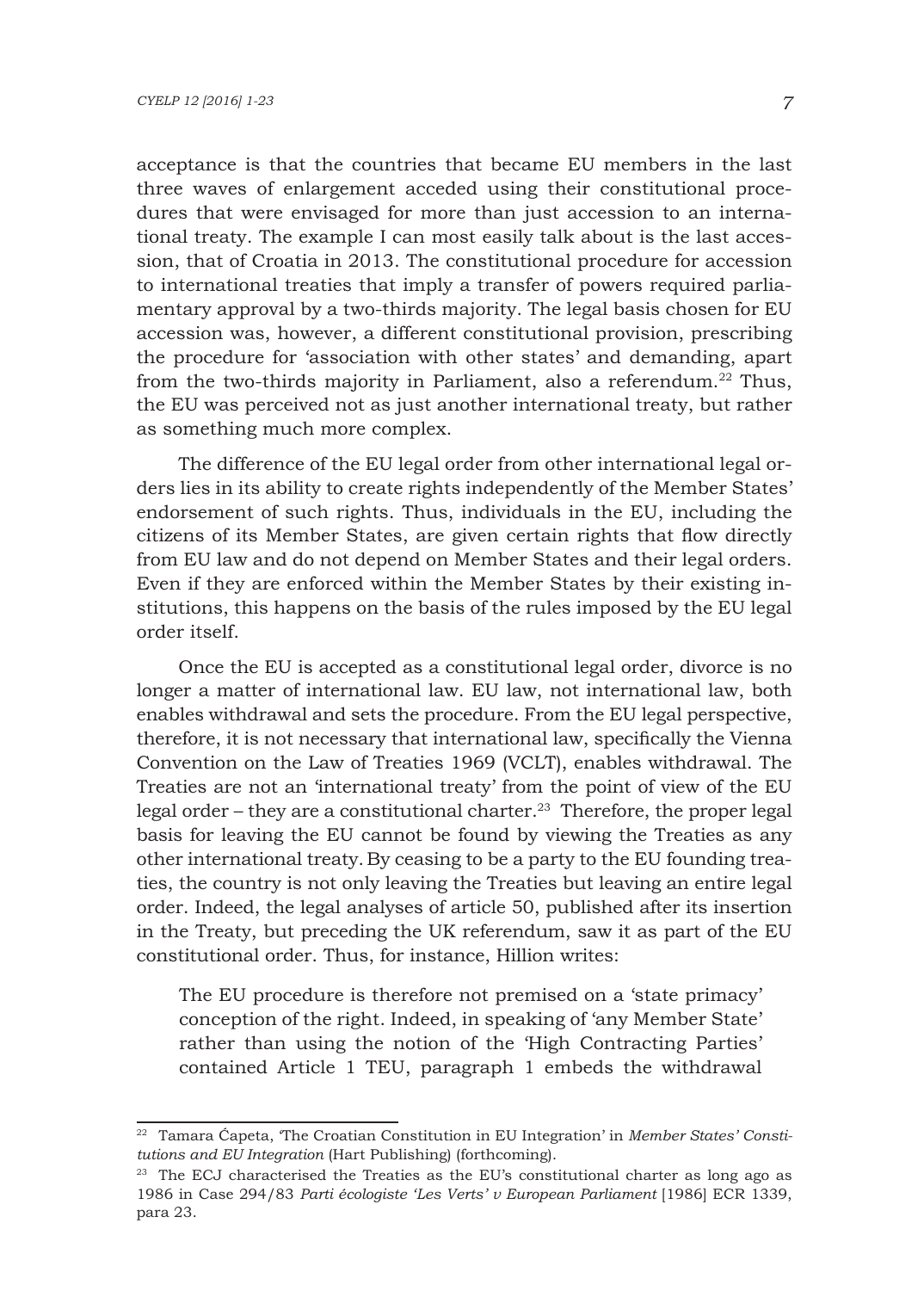process in the EU legal order, rather than outside it. The success of a withdrawal initiative therefore depends not only on the Member State's intention, but also on the fulfilment of the procedural and substantive requirements of Article 50 TEU, and more generally on its compliance, qua Member State, with rules and principles underpinning the EU legal order, under the control of the European Court of Justice.<sup>24</sup>

After the referendum, the rhetoric seems to have changed. Scholars, including EU legal scholars, have been discussing the legality of the UK withdrawal from the point of view of international law and find the entitlement to withdraw in international law, rather than in the EU constitutional order.25 The argument goes that article 50 is the proper legal basis for the divorce, because the VCLT not only allows it, but even requires that the withdrawal happen on the basis of the provisions contained in an international treaty, if there is one.<sup>26</sup> This obviously proves the point that from the perspective of international law, using article 50 is the only acceptable choice and that a unilateral UK decision to withdraw by revoking the European Communities Act would not be seen as a legally available avenue by international law. Such discourses use an entirely different narrative – they describe the EU as an international treaty regime.

Therefore, contrary to the entrenched legal narrative, the EU is not, or is ceasing to be perceived as, an autonomous constitutional legal order, which on its own represents added value for citizens of the Member States.<sup>27</sup> Thus, this legal fiction becomes the first and immediate 'legal' victim of the post-referendum era.

The recent decision of the London High Court, however, might have restored to a certain degree the 'old' fiction of the EU as an autonomous order. It has recognised that divorce from the EU is more than a country leaving it. It is also its citizens that leave, and these citizens enjoy certain rights directly because of the country's membership in the EU. Thus, the rights of individuals that will be affected in the process, and not only State interests, have to be taken into account in the process of leaving the EU.28

<sup>28</sup> High Court judgment (n 1) paras 34 and 57-66.

<sup>&</sup>lt;sup>24</sup> Christophe Hillion, 'Accession and Withdrawal in the Law of the European Union' in Damian Chalmers and Anthony Arnull (eds), *The Oxford Handbook of European Union Law* (OUP 2015) (footnotes omitted).

<sup>25</sup> Craig (n 2) 463.

<sup>&</sup>lt;sup>26</sup> Cf art 54 VCLT.

 $27$  In such a context, it is less surprising that the EU-appointed negotiator, Michel Barnier, can give a statement that the EU is 'not a federation but a cooperative of nations. We work together but we do not merge'. This was reported by Euobserver on 14 September 2016 <https://euobserver.com/uk-referendum/135074> accessed 14 September 2016.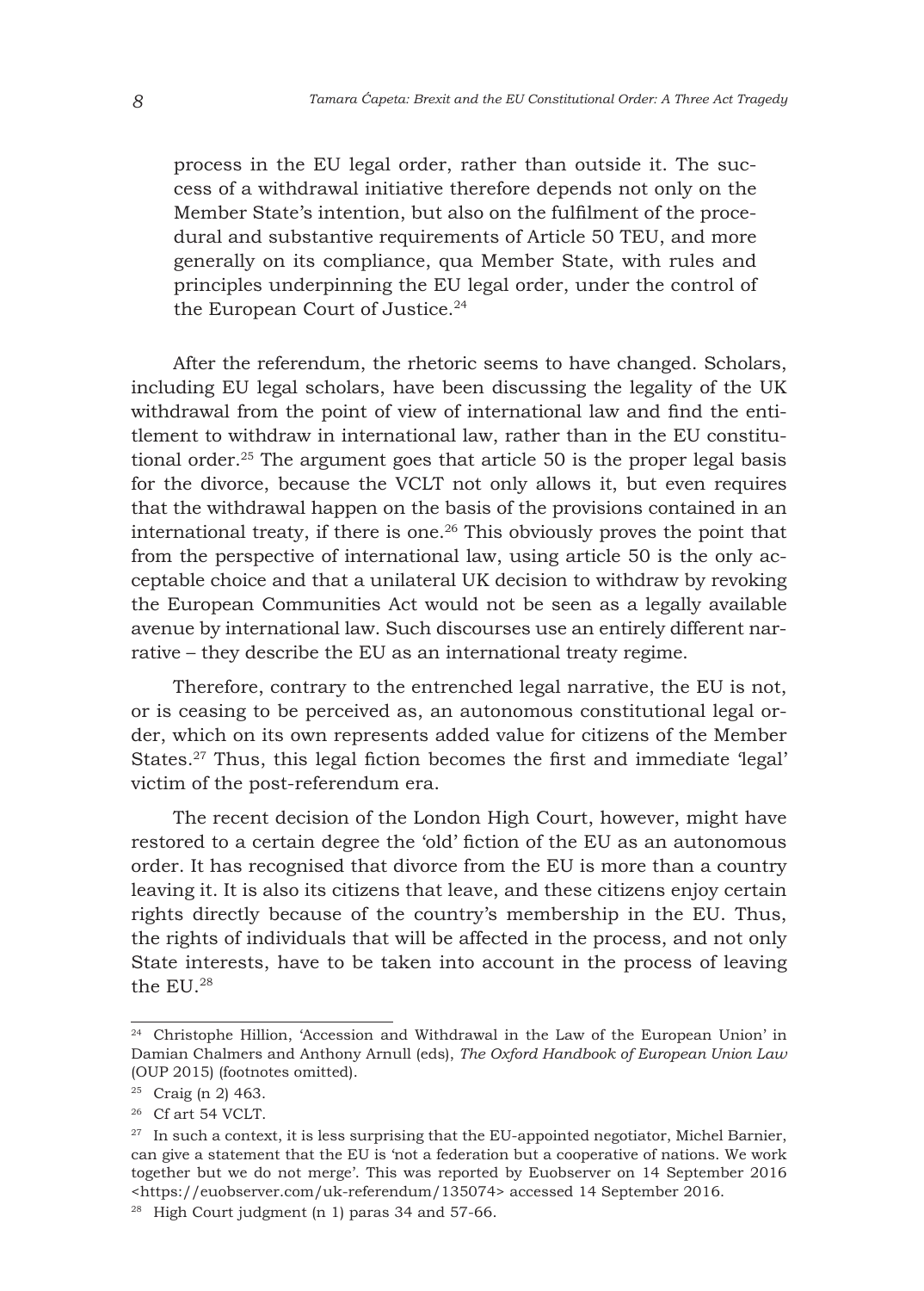### *3.1.2 Divorcing but still a couple*

Given the text of article 50, and as the EU leaders confirmed at the end of June 2016 at the informal Brussels meeting,<sup>29</sup> from the EU point of view the withdrawal process cannot start before the UK officially notifies the EU that it is leaving. Until the UK resolves its domestic constitutional doubts in that regard and announces its intention, legally the EU is pretending that nothing has happened. Is that really possible?

One does not have to think twice to answer that question. The first sign that we cannot pretend nothing has happened is the very meeting of the heads of states and governments on 29 June, a few days after the referendum. It was organised as an informal meeting of the heads of states and governments, not as a European Council meeting. This is not envisaged by the Treaties. The second such meeting of 27 leaders, again termed an informal meeting,<sup>30</sup> was held on 16 September in Bratislava. The agenda of that meeting was not Brexit, even if it was its cause. Rather, the focus was the future of the European Union. The topic thus concerned the entire EU of which the UK is still a member, and, legally, we do not know that it intends to cease to be one. However, Theresa May, Britain's Prime Minister, was not invited.

Likewise, even if the EU declines to discuss Brexit conditions before formal notification, it has already made the first moves to organise the negotiations on its part. Thus, Michele Barnier was appointed the Commission's chief negotiator, and the European Parliament appointed Guy Verhofstadt to oversee the Parliament's role in the negotiations.

#### *3.2 Act Two - transitional dilemmas and effects*

#### *3.2.1 The victim: EU decision-making processes*

Political leaders can meet as they wish. However, the EU institutions must follow Treaty-prescribed procedures, especially when they enact legal rules. The question arises, therefore, about how decision-making at the EU level will be organised. This primarily concerns the vote of the UK Council representative. As long as the UK is an EU member, it has a vote in the Council. It also has a commissioner and representatives in the European Parliament. UK participation in the Commission is not a problem, since the commissioner is supposed to be neutral and detached

<sup>29</sup> European Council, 'Informal meeting at 27, Brussels, 29 June 2016, Statement' (Press Releases and Statements) point 2 <http://www.consilium.europa.eu/en/press/pressreleases/2016/06/29-27ms-informal-meeting-statement/> accessed 13 September 2016.

<sup>&</sup>lt;sup>30</sup> Even if informal, the meeting was announced and its conclusions were published on the official website of the Council <http://www.consilium.europa.eu/en/meetings/europeancouncil/2016/09/16-informal-meeting/> accessed 4 October 2016.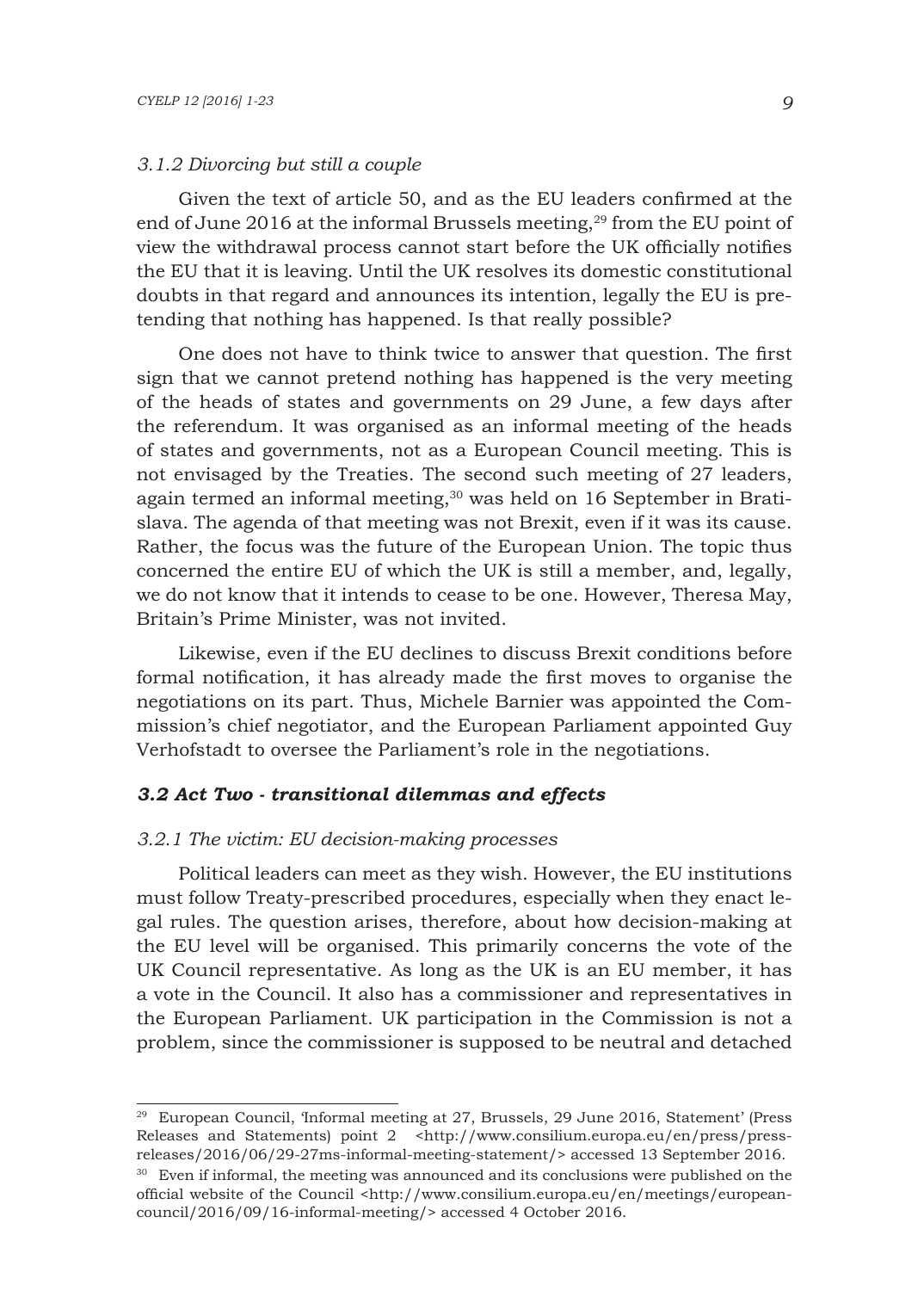from the nominating government.<sup>31</sup> By contrast, the vote of the UK representatives in two legislative bodies, especially in the Council, might prove problematic.

The Treaty contains provisions which regulate decision-making on policies in which some Member States have opt-outs.32 However, there is no provision in the Treaty that answers how decision-making proceeds in a situation where a country is negotiating its withdrawal from the EU. The interests of the UK in the outcome of EU decision-making will change in the expectation of withdrawal and there might be good political reasons to exclude British ministers from the Council meetings and voting. However, as long as it is still a member, the UK has a right to participate and vote. Much will therefore depend on the political position to be taken by the UK. Its commissioner, Lord Hill, resigned from this position immediately after the referendum, and his proposed successor, Sir Julian King, was given a much less important portfolio than the one his predecessor had.33 Likewise, the UK renounced its role of presiding over the EU Council in the second half of 2017. Judging by such decisions, one may expect that the UK Council members will decide not to participate in decision-making, especially in those areas in which EU and UK interests might diverge in the future. However, in addition to the problem that this depends on a voluntary decision by the UK, the possible abstention of the UK from voting might in itself cause problems in EU decision-making. If unanimity is required in the Council, abstention is seen as a vote for the measure. However, when a qualified majority is required (and this is currently a default position in the Treaties), abstentions are counted as votes against. Thus, the UK principled decision to abstain from voting may in fact increase the chances of reaching a blocking minority, even if this were not the political intention of the UK in relation to a certain measure. In any case, a UK abstention from voting will change the balance between the States and influence the usual negotiation patterns in the Council.<sup>34</sup>

EU decision-making has already been affected and this will last into the transitional period, in which the UK will announce its withdrawal but will still technically (and legally) be an EU Member State. Thus, the legal victim of Act Two is the efficiency of EU decision-making, due to which all its policies will suffer. As the transitional period might last for several years, this may cause serious damage to the EU.

<sup>&</sup>lt;sup>31</sup> Art 17/3 TEU.

<sup>32</sup> Art 238/3 TFEU.

<sup>&</sup>lt;sup>33</sup> Sir Julian King was endorsed by the European Parliament on 15 September 2016 as Commissioner for the Security Union. His predecessor, Lord Hill, handled a far more important portfolio – on financial services.

 $34$  See the analysis by Oliver Patel and Christine Reh, 'Brexit: The Consequences for the EU's Political System' UCL Constitution Unit Briefing Paper <https://www.ucl.ac.uk/constitutionunit/research/europe/briefing-papers/Briefing-paper-2> accessed 22 November 2016.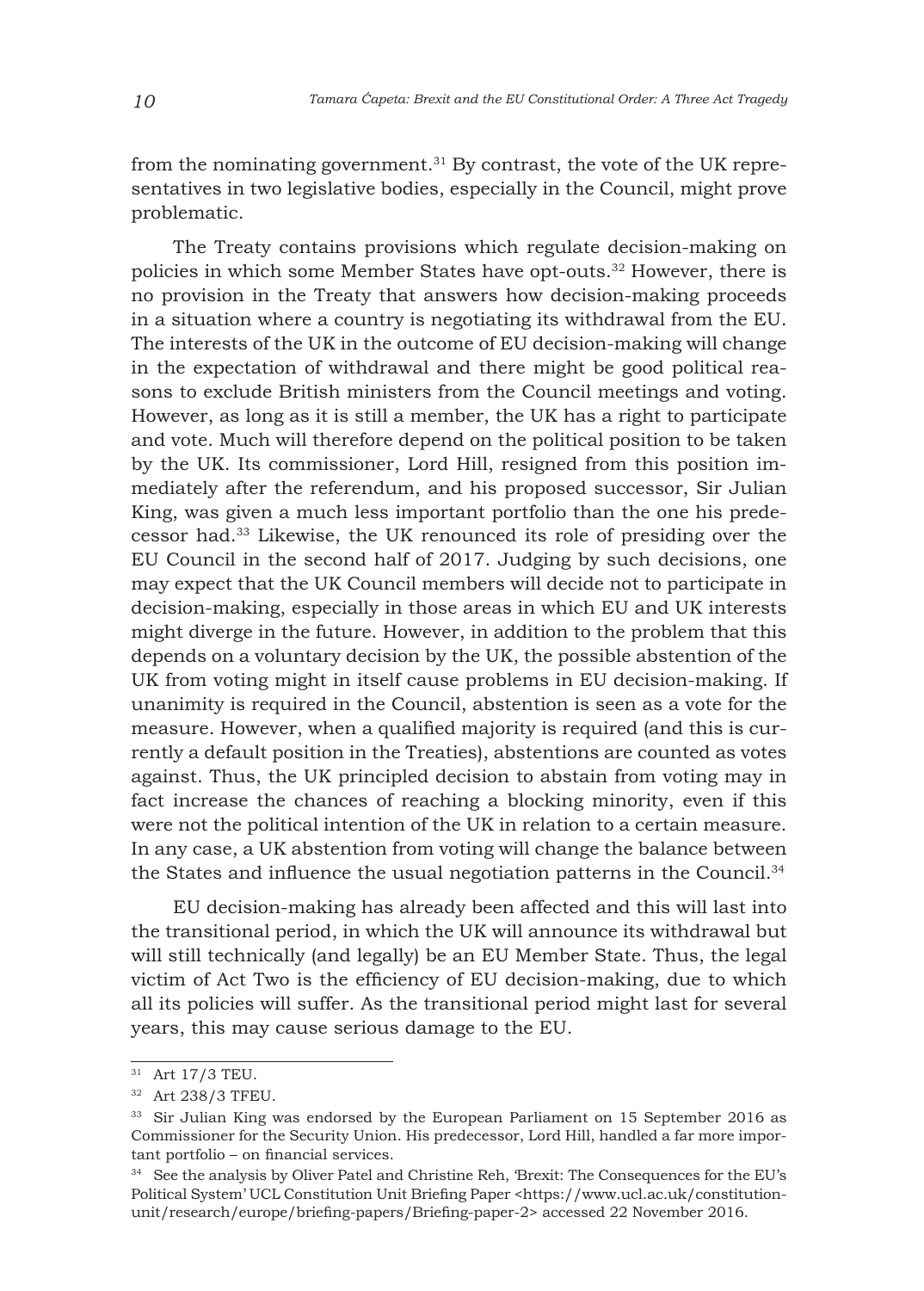#### *3.2.2 Legal issues relating to the withdrawal process*

Once the UK declares its intention to leave, it will not be excluded from membership automatically. This will only happen on the basis of the agreement it negotiates with what remains as the European Union, or, lacking agreement, two years after the notification of its intention to leave.

## 3.2.2.1 Procedural issues relating to the withdrawal agreement

Several legal issues have appeared in relation to the procedure for concluding the withdrawal agreement. Whereas it is clear from article 50 that for the purpose of the negotiation of this agreement the UK members of the European Council and the Council will not be present in discussions nor will vote, it is not at all clear what happens with the UK representatives in other EU bodies, primarily the European Parliament. Article 50 is silent on this, yet it is clear that the consent of Parliament is necessary.35 In the vote to give consent for the withdrawal agreement, should the European Parliament vote without the UK MEPs? This is only one of the questions which may end up in the EU Court of Justice (ECJ).

Article 50 provides that the withdrawal agreement is concluded by the Council, deciding by a qualified majority and after obtaining the consent of the European Parliament. It envisages, therefore, that the Member States, acting in the Council, do not have to achieve a unanimous decision on the withdrawal agreement.<sup>36</sup> However, what is not in itself clear is whether this provision means that the power to adopt such an agreement is an exclusive EU power or, quite the reverse, that the agreement might be signed with the parallel participation of Member States, as a mixed agreement. The latter means that its entry into force would be dependent on ratification by 27 States. In such a scenario, even if the unanimity of Member States is not required in the Council, it would in fact be required, as each Member State would have to ratify the agreement. Whether the power to adopt the withdrawal agreement is an exclusive or shared power is a matter of interpretation. Arguments can be found for both outcomes. As usual, arguments that rely on the text may be used to prove both sides. On the one hand, it may be argued that article 3 TFEU, which exhaustively enumerates the exclusive competences of the EU, does not

<sup>&</sup>lt;sup>35</sup> On the procedure to be followed in the Parliament in order to give or withhold consent, see Darren Harvey, 'What Role for the European Parliament under Article 50 TEU?' (*EU*  Law Analysis, 14 July 2016) <http://eulawanalysis.blogspot.hr/2016/07/what-role-foreuropean-parliament-under.html> accessed 13 September 2016.

 $36$  Even if art 50 provides for a higher than regular qualified majority (ie at least  $72\%$  of the members of the Council representing the participating Member States, comprising at least 65% of the population of these States), still not all Member States have to agree with the proposed text of the agreement.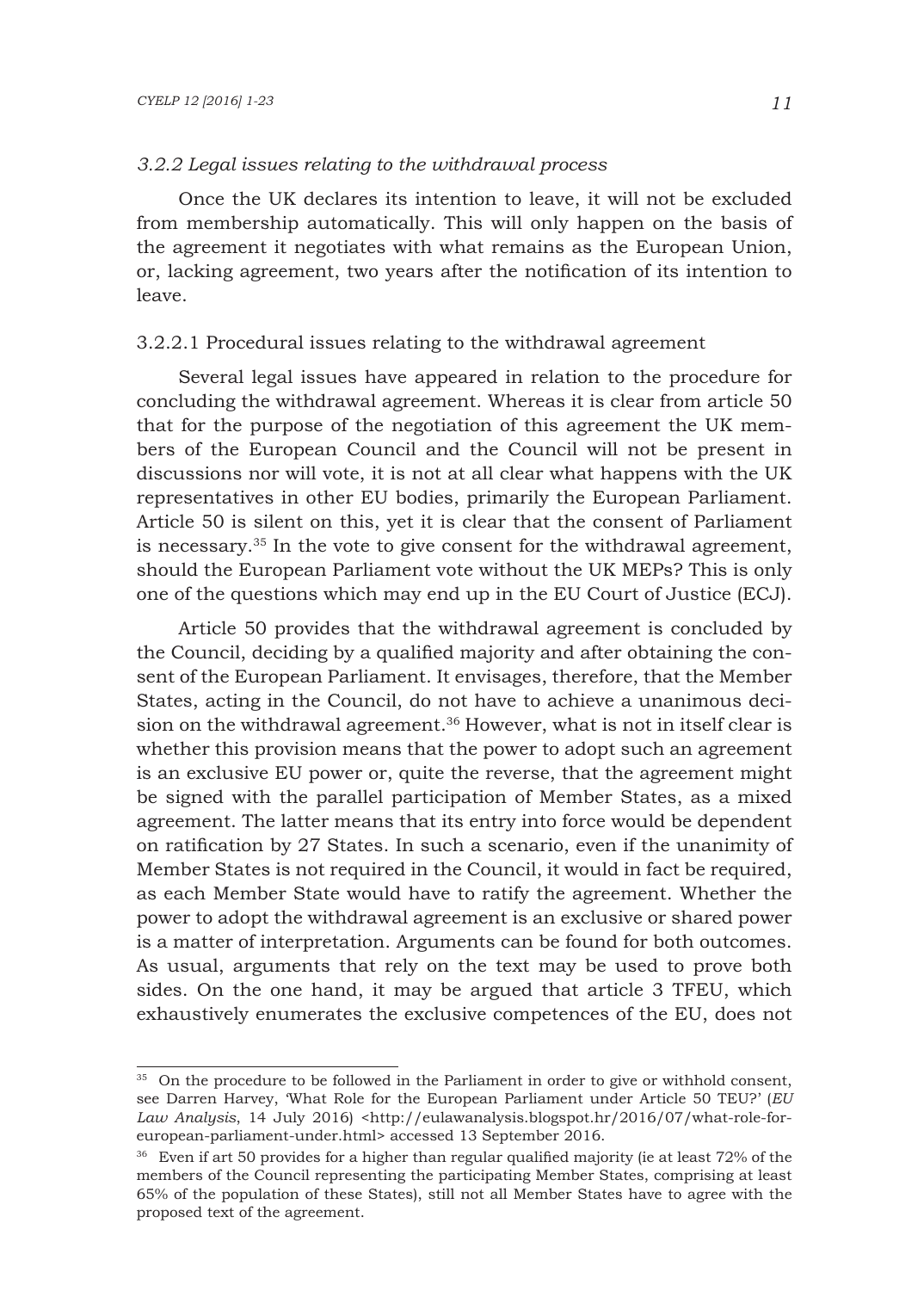mention the withdrawal agreement. On the other hand, one may invoke the part of the text in article 3(2) TFEU according to which the EU has exclusive power for the conclusion of an international agreement 'in so far as its conclusion may affect common rules or alter their scope'. As the withdrawal agreement is to be concluded in accordance with the procedure for the adoption of international agreements and it will necessarily alter the scope of common rules, this may be used to underpin the position that this is an exclusive EU power.

However, more important than textual arguments are contextual and policy ones. Thus, whether Member States could legitimately claim to be parties of the withdrawal agreement would largely depend on its content.

## 3.2.2.2 Issues relating to the content of the withdrawal agreement

Article 50 states that the agreement should set out 'the arrangements for the withdrawal' of the UK, and that such arrangements should 'take into account the framework for its future relationship with the Union'. What do 'arrangements for the withdrawal' imply? Is there any necessary content that has to be resolved by the withdrawal agreement?

Even if article 50 prefers a negotiated divorce, it still allows for unilateral withdrawal. The UK can leave without the agreement, as article 50 provides that divorce happens automatically if no agreement is concluded within two years from notification, and this deadline is not prolonged.<sup>37</sup> Therefore, it is difficult to claim legally that there is any necessary content for the withdrawal agreement.

However, the purpose of having article 50 in the Treaties might suggest a different reading. On the one hand, one may read from the fact that a non-negotiated exit is possible that the purpose of article 50 is to guarantee a Member State the right to withdraw, which is why it protects the withdrawing state from the possibility of being prevented from leaving by other participants in EU integration. If this is so, the possibility to leave without agreement leads to the conclusion that the Treaty does not impose any necessary content of the agreement.

On the other hand, recognition that unilateral withdrawal may happen may be no more than precisely that – the simple recognition of political reality: that if a state wishes to leave the union of states, it will leave. Historically, this has proven to be possible. Federal units have left federal states even without constitutional recognition of such a possibility. This

<sup>&</sup>lt;sup>37</sup> Art 50 was read as granting a right to unilateral withdrawal by Hannes Hofmeister, 'Should I Stay or Should I Go?'—A Critical Analysis of the Right to Withdraw from the EU' (2010) 16 ELJ 589. For a discussion of this, but also a different interpretation, see Adam Lazowski, 'Withdrawal from the European Union and Alternatives to Membership (2012) EL Rev 523, 525-528.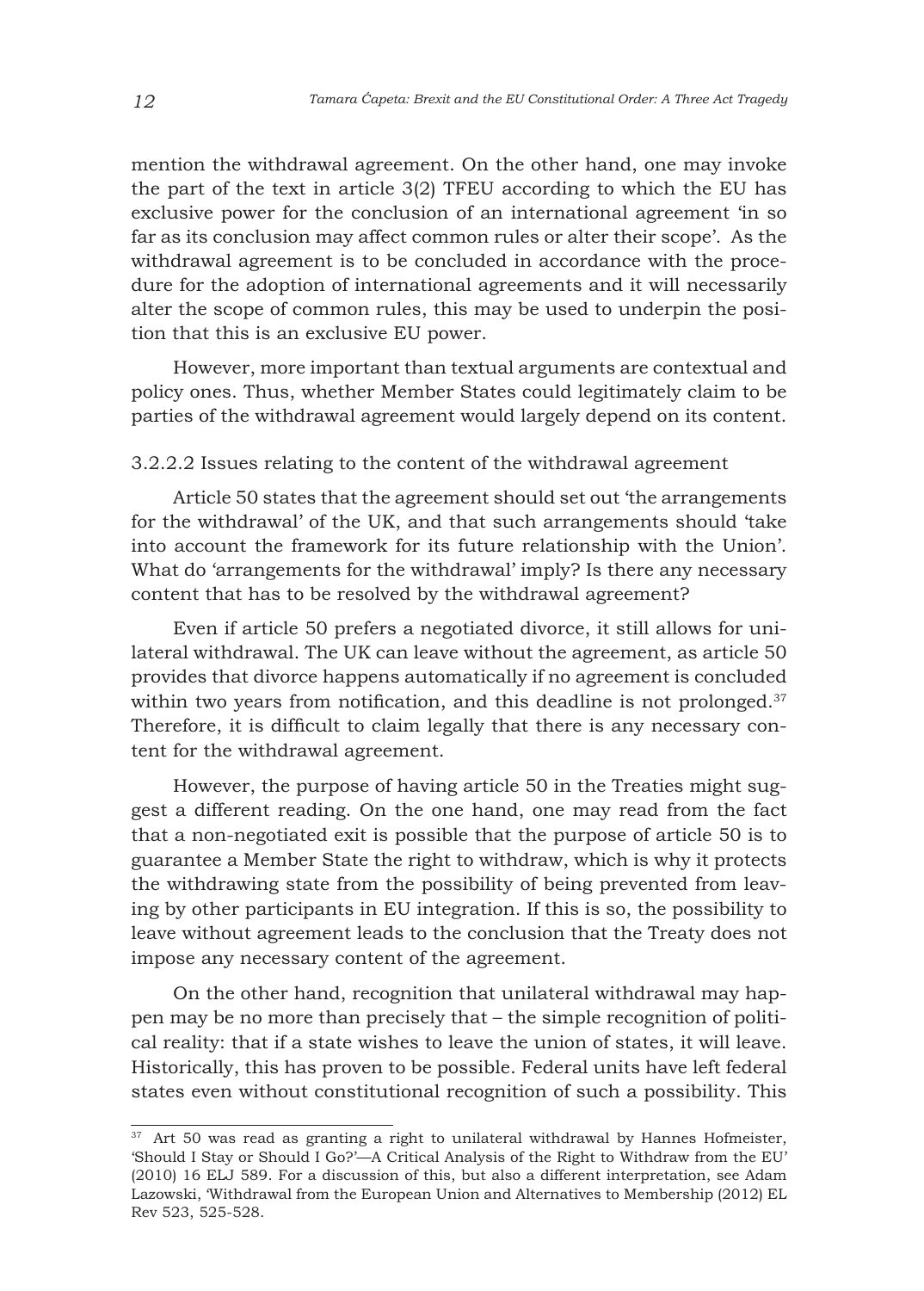has either happened peacefully, as in the case of the split of Czechoslovakia, or after the war, as has happened in former Yugoslavia. If this has proven to be politically possible in the case of federal States, it must be even more so in an organisation which is not a federal State.

However, even if not a federal State, the EU is a federal legal order (or if one prefers to avoid the 'f' word, we may call it a transnational legal order). Being based on the powers conferred on it by the participating States for longer than half a century, this new legal order has created rights for its subjects, rights that are independent of the legal orders of the participating Member States in their existence, even if they are dependent on the States for execution. Thus, the Treaties have created certain rights for UK citizens (and companies) in other Member States, and reversely, they have created rights for citizens (and companies) from other Member States in the UK (such as the right to stay and work). By leaving the EU constitutional framework, the UK cannot influence the former rights, whereas the existence of the latter will depend on the unilateral decision on the part of the UK. However, the interested parties – citizens of other Member States enjoying certain rights in the UK on the basis of EU law – do not have a voice in the decision of the UK to deprive them of their EU-based rights. Their interests can only be taken into consideration in negotiations leading to the withdrawal agreement. The same is true for UK citizens who enjoy rights in the rest of the EU.<sup>38</sup>

Thus, the most important reason for having article 50 in the Treaties might be the necessity of agreed divorce, precisely because the EU is not just an arrangement between Member States, but an independent legal order which has made direct promises to its citizens. Arguably, the agreement, therefore, has to deal with at least those rights that are based directly in the EU legal order, and whose holders' interests are not represented in the unilateral process of withdrawal. In such a reading, article 50 would serve the same purpose as the decision of the Canadian Supreme Court on the secession of Quebec.39 This Court considered that the withdrawal of Quebec is constitutionally possible, albeit not unilaterally, but rather as a negotiated deal with the rest of the country. In the words of the Canadian Supreme Court:

… the continued existence and operation of the Canadian constitutional order could not be indifferent to a clear expression of a clear majority of Quebecers that they no longer wish to remain in

<sup>38</sup> See in this respect also the comment by Francesca Strumia, 'In-Between the Lines of the High Court Brexit Judgment: EU Transnational Rights and their Safeguards' (EU Law Analysis, 6 November 2016) <http://eulawanalysis.blogspot.hr/2016/11/in-between-lines-ofhigh-court-brexit.html> accessed 22 November 2016.

<sup>39</sup> Case No 25506 Reference re Secession of Quebec, judgment of the Canadian Supreme Court of 20 August 1998 [1998] 2 SCR 217.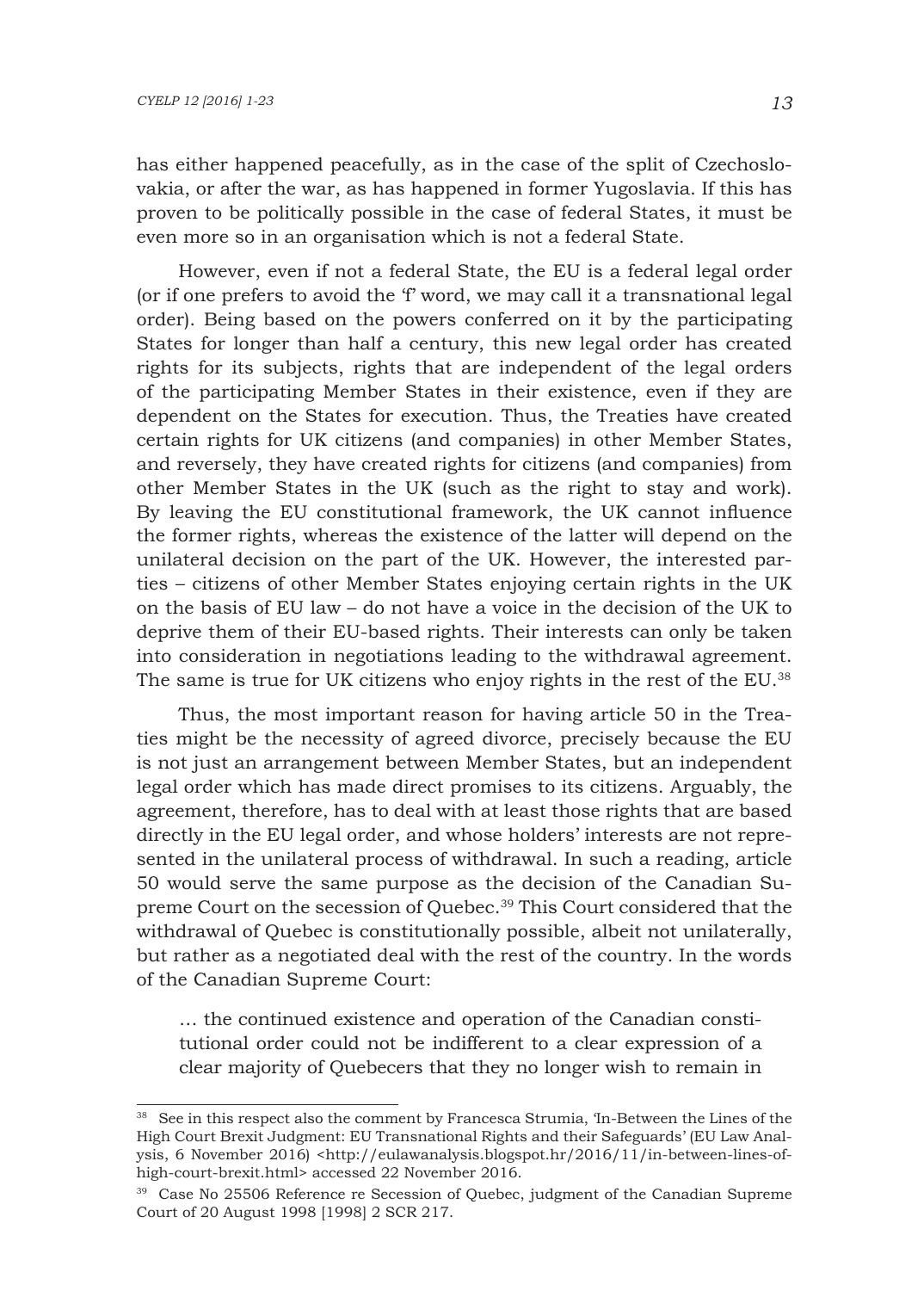Canada. The other provinces and the federal government would have no basis to deny the right of the government of Quebec to pursue secession should a clear majority of the people of Quebec choose that goal, so long as in doing so, Quebec respects the rights of others. The negotiations that followed such a vote would address the potential act of secession as well as its possible terms should in fact secession proceed. There would be no conclusions predetermined by law on any issue. Negotiations would need to address the interests of the other provinces, the federal government and Quebec and indeed the rights of all Canadians both within and outside Quebec, and specifically the rights of minorities.<sup>40</sup>

In the same way, the UK's democratic decision to leave the EU has to be accepted by other EU Member States and the EU itself. However, withdrawal has to be negotiated in order to respect the rights and promises that were created for citizens by the EU legal order. Such a reading of article 50 would be consistent with seeing the EU as an autonomous constitutional legal order, creating promises for its citizens, rather than just an international treaty, creating promises only among the States.

The 'arrangements' to be negotiated thus have to address the fact that the UK has been part of the EU legal order for more than 40 years. Under such a reading, both the UK and the rest of the EU are bound to take into consideration the interests created for individuals by the UK's participation in the EU legal order and address them in a bilateral agreement, as they may not be resolved unilaterally. Unilateral withdrawal, thus, becomes illegitimate, even if it is legally recognised as possible. Therefore, article 50 might be seen as imposing an obligation on both sides to take into consideration the interests of those subjects that exist on the basis of the EU legal order. In this, the EU cannot disregard the UK's democratic decision adopted at the referendum, nor can the UK disregard the interests of the citizens of other Member States that were created as a result of the UK's participation in the EU.

The agreement therefore has to address the constitutional promises of the EU legal order until the moment when the separation is concluded. It is unrealistic to expect that the agreement will cover anyone other than those people (and companies) already in the UK at the moment of the conclusion of the agreement, and UK citizens (and companies) outside the UK. For them, certain guarantees of their rights in the host country, ideally of the same kind as current rights, for at least a certain reasonable period of time, if not permanently, must be arranged. Such an outcome would increase the credibility of the EU legal order as a constitutional legal order.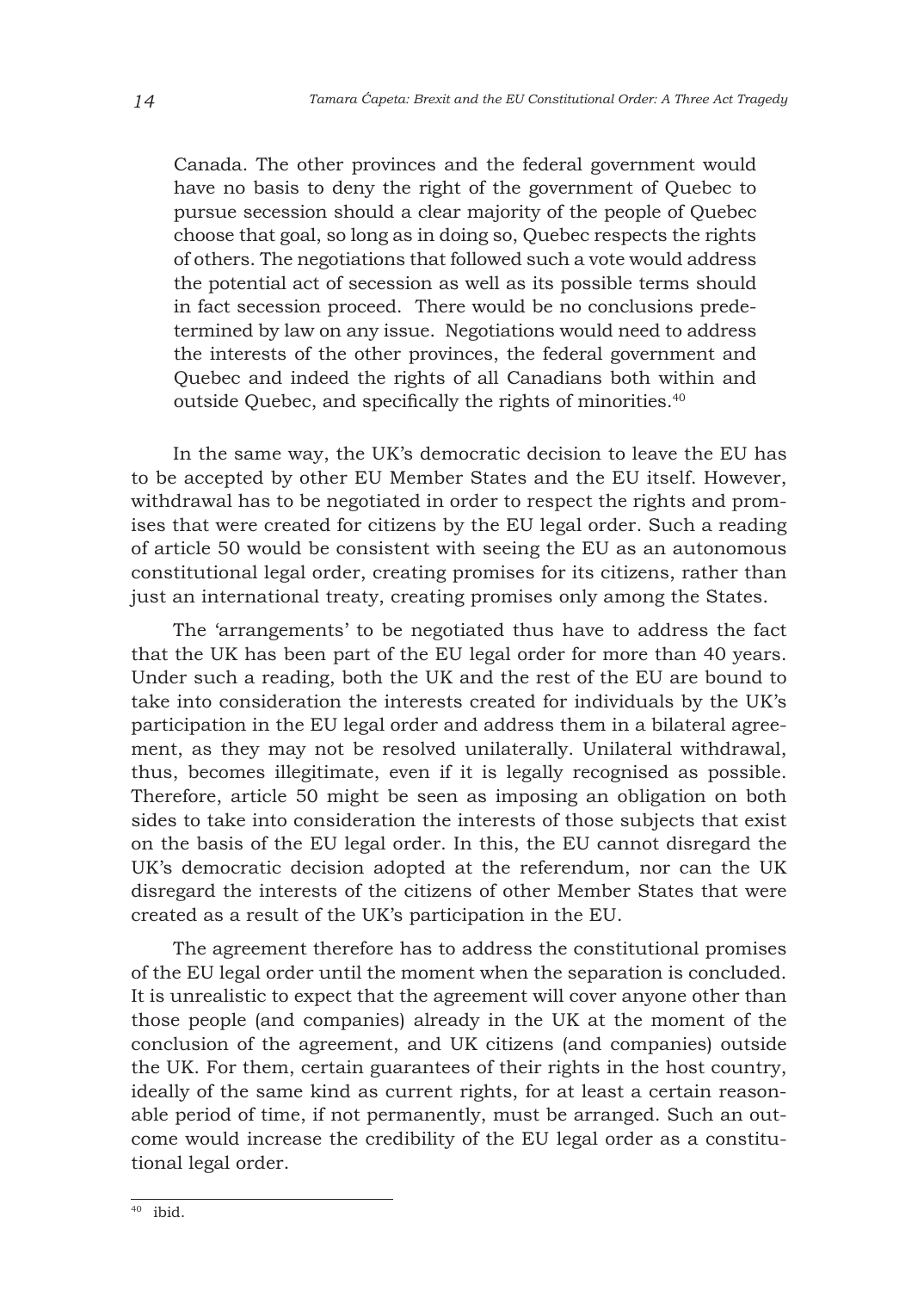#### *3.2.3 One or more agreements?*

Apart from demanding that arrangements for withdrawal are negotiated, article 50 also mentions the future relationships between the UK and the EU that have to be taken into account. Does this mean that the future relationships should be negotiated within, or at least in parallel with, the withdrawal agreement, or may such negotiations be left for after the withdrawal agreement is concluded? $41$  If future relations have to be agreed on in function of settling the arrangements of withdrawal, it might almost be impossible for the withdrawal agreement to be reached within the deadline of two years envisaged by article 50.

The interests of the UK and the EU in relation to the length of the transitional phase differ. The situation where the UK is at the same time 'in' (legally), but also 'out' (politically) is damaging for the EU, especially for the efficiency of its decision-making. The EU, therefore, has an interest to interpret article 50 as requiring a quick divorce. There are good reasons to argue that article 50 was indeed meant for a quick divorce, in order to avoid, as far as possible, the internal destabilisation of the Union. The ECJ might embrace such a view, if asked.

By contrast, the UK has divided interests. On the one hand, it does not want to lose its EU member status until it agrees on its future relations with the EU, and possibly with other countries. If it exits the EU and its market without any other arrangement, UK – EU trade relations will be governed within the WTO regime. Therefore, the most favoured treatment that the EU has offered will also apply to imports from the UK.<sup>42</sup> This means not only that custom tariffs will start applying to many products exported from the UK to the EU, but also that the UK will lose the single market benefit of dismantling the non-tariff barriers. Additionally, once the EU legal order ceases to apply to the UK, international agreements to which that country is a party through its membership will also cease to apply.<sup>43</sup> Third countries might prefer to wait until EU – UK relations are settled before entering into bilateral negotiations with the UK. It is, therefore, also in the UK's interest for the divorce to end quickly, but only provided that future relations with the EU are settled at the same time. The UK could prefer prolonging the transitional period if this is necessary to settle future relations with the EU before leaving it.

<sup>41</sup> Hugo Flavier and Sebastien Platon, 'Brexit: A Tale of Two Agreements? (*European Law Blog*, 30 August 2016) <http://europeanlawblog.eu/?p=3324> accessed 13 September 2016.

 $42$  For a thorough account of the consequences of Brexit for the WTO status of the UK, including the unresolved question this will raise, see Alberto Mucci, Simon Marks and Christian Oliver, 'Forget Brussels, Brexit's Toughest Battleground Is the WTO' (*Politico*, 10 June 2016)<http://www.politico.eu/article/forget-brussels-brexits-toughest-battleground-isthe-wto-uk-theresa-may/> accessed 13 September 2016.

<sup>43</sup> Van der Loo and Blockmans (n 16).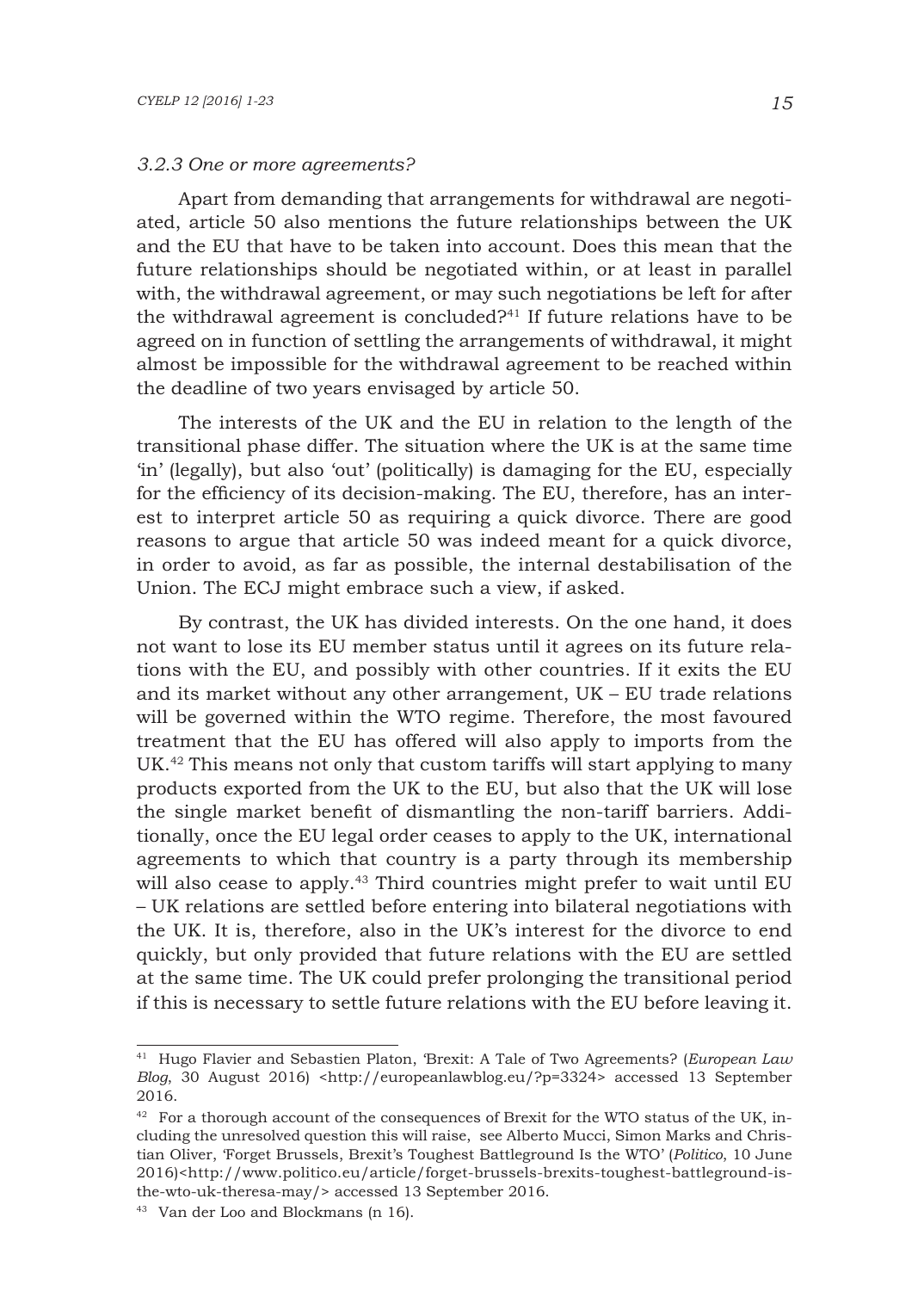In trade relations, the EU has exclusive competence to conclude international agreements. Therefore, trade arrangements, at least transitional ones, could be agreed quickly between the UK and the EU, as the participation of the Member States is excluded. Settling, if only for transitional purposes, trade relations with the UK is also in the EU's interest. Not only is the EU the most important trade partner of the UK,<sup>44</sup> but conversely, also, the UK is an important export market for EU countries.45 It is in both sides' interest for their mutual relationships to stabilise as soon as possible. Transitional trading arrangements might indeed be negotiated quickly. They could, if relating exclusively to trade which is under EU exclusive competence, even be part of the withdrawal agreement, even if the latter is interpreted as being under the EU's exclusive competence.

The largest obstacle on this path currently seems to be the UK's wish to participate in the internal market without participating in the free movement of people. On the other hand, the EU has firmly responded that this is not possible.46 This claim is often presented as a legal truth. However, it does not seem that the Treaties really contain a prohibition for the EU to establish with a third country a relation which would grant it access to the market in goods, services and capital, but not to the labour market. This, true, is not in the political interest of the EU, but it is not legally impossible. The most important political concern is that there are other EU members dissatisfied with the freedom of movement of people. There are fears that giving the UK too good a deal may encourage other States to ask for the same. Thus, there is an important political concern, but there is no legal obstacle to grant the UK's wishes.

However, if the future relations are understood as going beyond trade, their negotiation will most likely require the participation of Mem-

<sup>44</sup> According to the 2015 data, the EU accounted for 44% of UK exports of goods and services, and 53% of UK imports of goods and services. See 'What Does Leaving the EU Mean for Trade?' (*Full Fact*, 28 June 2016) <https://fullfact.org/europe/uk-leaving-eu-trade/> accessed 13 September 2016.

<sup>45</sup> 2015 data on trade of the UK with each EU Member State are provided in Simon Lambert, 'How Much Does the EU Need Britain's Trade? Brexit Means We'll Find Out' (*This Is Money*, 30 June 2016) <http://www.thisismoney.co.uk/money/comment/article-3666465/Howdoes-EU-need-Britain-s-trade-Brexit-means-ll-out.html> accessed 13 September 2016.

<sup>46</sup> '"Brexit Vote Irreversible", say EU leaders' (*Euobserver* 29 June 2016) <https://euobserver.com/uk-referendum/134099> accessed 13 September 2016; '"Brexit: No Single Market Access Without Free Movement of People", Francois Hollande tells Theresa May' (*International Business Times*, 21 July 2016) <http://www.ibtimes.co.uk/no-single-market-access-without-free-movement-people-francois-hollande-tells-theresa-may-1571894> accessed 13 September 2016; 'UK Cannot Have Access to Free Market After Brexit Without Free Movement - Angela Merkel' (*Newstalk*, 6 October 2016) <http://www.newstalk.com/ UK-cannot-have-access-to-free-market-after-Brexit-without-free-movement--Angela-Merkel> accessed 11 October 2016.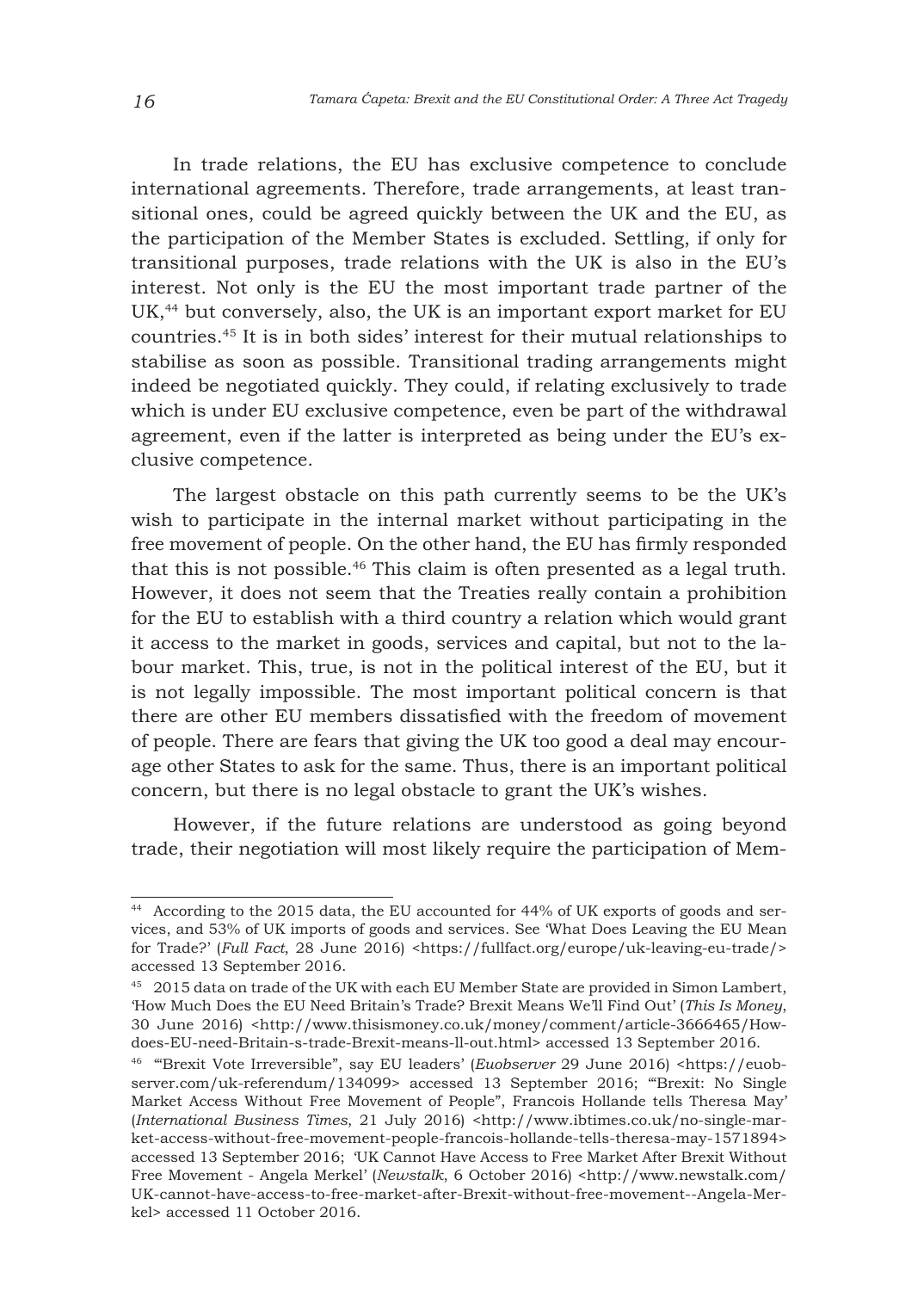ber States. Usually, long-lasting relations agreements settle many issues. These more comprehensive agreements are usually concluded as mixed agreements.47 This means that, apart from the ratification of such an agreement by the EU, they are usually ratified also by each Member State. Such future relations cannot be agreed on by the withdrawal agreement if article 50, which envisages that it is concluded by the Council acting with a qualified majority and after obtaining the consent of the European Parliament, is read as not allowing the Member States to join. However, this issue has not been settled, and there is room to interpret article 50 differently – as not prohibiting the conclusion of a withdrawal agreement as a mixed agreement. The Treaty does not require it, but it also does not prevent it. However, such an interpretation would be contrary to interests in a quick divorce. It is therefore highly unlikely that either the EU political actors or the ECJ would accept such an interpretation.

To conclude, the withdrawal agreement, understood as an EU exclusive competence, could address transitional trade relations between the EU and the UK. However, any more comprehensive trade arrangements, as well as any other questions of future relations, will have to be negotiated separately from the withdrawal agreement. It is therefore likely that two agreements will be negotiated – the withdrawal agreement and a future relations agreement.

There are other, more formalistic legal reasons why the withdrawal agreement should be seen as a separate agreement from the future relations agreement. First, future relations are relations between the EU and a third country. For as long as the UK divorce treaty is not concluded (or the two-year period has not elapsed), the UK is not a third country. So, it may not enter into international relations with the EU. This view would require the consecutive and not parallel conclusion of the two agreements.

The withdrawal of the UK will necessarily call for the amendment of some Treaty provisions, primarily those contained in different protocols attached to the Treaties. All references to the UK will have to be deleted from the text. In the reverse situation of the accession of a new country to the EU, such amendments to the treaties were effectuated by the accession treaties. However, accession treaties were signed as mixed agreements, and were therefore ratified by each existing Member State. Thus, a formal procedural criterion for the amendment of the treaties was satisfied, as it demands ratification by each State. Accession treaties became in this way part of EU primary law. This could not be achieved through

<sup>47</sup> The example is the recently ratified EU–Canada Comprehensive Economic and Trade Agreement (CETA), which was adopted as a mixed agreement. The question of the reach of the EU's exclusive competences will be clarified after the ECJ comes to a decision in Opinion 2/15 relating to the free trade agreement between the EU and Singapore, which is pending before the plenary Court.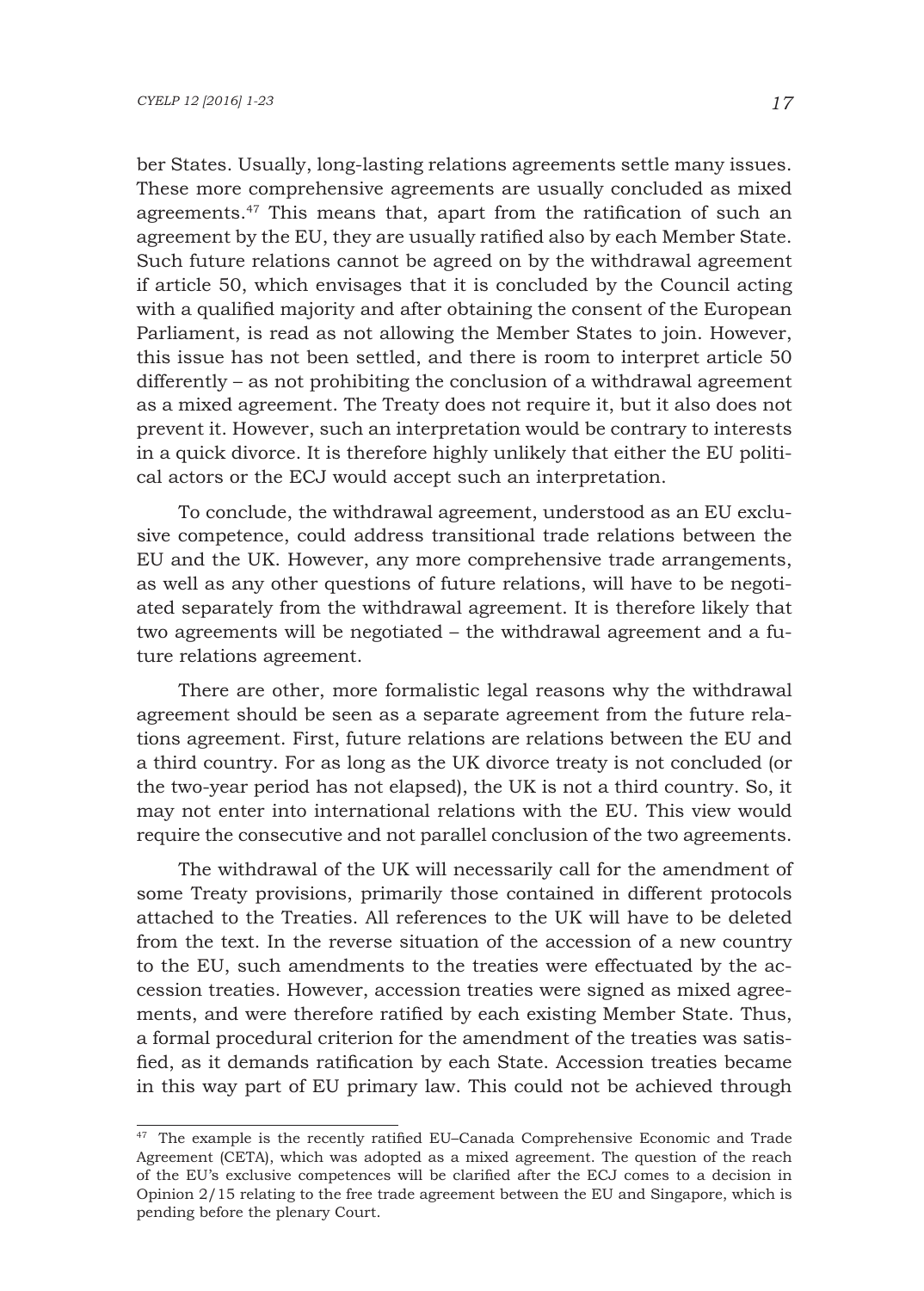the withdrawal agreement if it is to be signed only by the EU. Therefore, an additional procedure, requiring an intergovernmental conference and the ratification of Member States, will have to be used in order to adjust the treaties to the new situation.

## *3.2.4 Irreversibility of the withdrawal process?*

Another legal question that is not clear on its own is whether the process, once started, can be reversed. Can the UK revoke its notification, and, if so, until when?

There are voices claiming that the process is unidirectional,<sup>48</sup> or at least that article 50 leaves the door open for such an interpretation. To use the eloquent explanation by Professor Peers:

In the absence of explicit wording, the point is arguable either way. It could be argued that since a notification to withdraw is subject to a Member State's constitutional requirements, the Treaty therefore leaves to each Member State the possibility of rescinding that notification in accordance with those requirements. On the other hand, it could also be argued that Article 50 only provides for two possibilities to delay the withdrawal of a Member State from the EU once notification has been given (an extension of the time limit, or a different date in the withdrawal agreement). There's no suggestion that this is a non-exhaustive list. Therefore the notification of withdrawal can't be rescinded.49

It is thus possible that once article 50 is triggered, there is no going back. In this interpretation, if the UK changes its mind, it has to renegotiate its membership. It is highly unlikely that in accession negotiations the UK could strike the deal it has now, with all the opt-outs from certain common policy areas, including the euro.

There are also different views.<sup>50</sup> They invoke principles, text and teleology to prove their position that the notification may be revoked.<sup>51</sup> Since text can be construed in both ways, the more important question is, therefore, one of the teleology of the provision or, even more importantly,

<sup>48</sup> Michael Holden, 'Britain Cannot Revoke EU Divorce Once Begun, Government's Top Lawyer Says' (*Reuters*, 17 October 2016) <http://www.reuters.com/article/us-britain-euarticle-idUSKBN12H140> accessed 17 October 2016.

<sup>&</sup>lt;sup>49</sup> Steve Peers, 'Article 50 TEU: The Uses and Abuses of the Process of Withdrawing from the EU' (*EU Law Analysis*, 8 December 2014) <http://eulawanalysis.blogspot.hr/2014/12/ article-50-teu-uses-and-abuses-of.html> accessed 13 September 2016.

<sup>50</sup> House of Lords European Union Committee, *The Process of Withdrawing from the European Union* (HL11th Report of Session 2015–16) point 10 <http://www.publications.parliament.uk/pa/ld201516/ldselect/ldeucom/138/138.pdf> accessed 13 September 2016. <sup>51</sup> Craig (n 2) 463.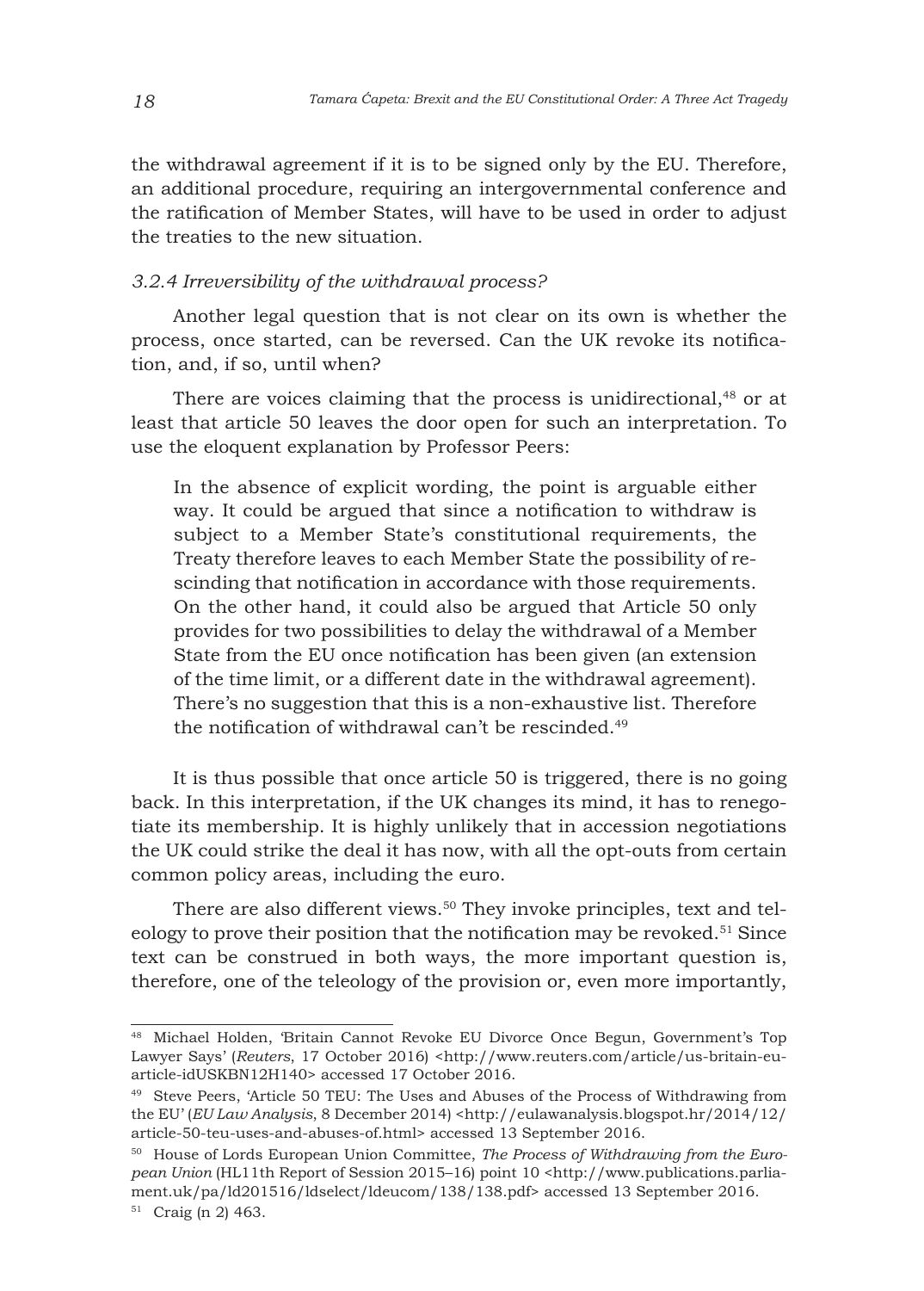of political interests. If, as I have suggested, the purpose of article 50 is to make the process of withdrawal as painless as possible, then certainly allowing the State to change its mind before a final deal is struck is a more acceptable reading, or, as stated by Derrick Wyatt, a 'better view'.52 However, given the irrational emotions which are involved in any divorce, this might not be the reading preferred by all the actors.

## *3.2.5 The European Court of Justice and the withdrawal process*

The ECJ may be asked to interpret any point of article 50. This may happen in different scenarios and therefore in different types of procedure.<sup>53</sup>

The first imaginable scenario is the situation just described. A national court of a Member State before which a dispute that is dependent on the meaning of article 50 is pending may (or even must) refer a question of interpretation to the ECJ under a preliminary ruling procedure. In the case before the London High Court, the UK government accepted that the withdrawal decision, once notified, is not revocable, even if the opposite position would possibly help its case. The reasons behind it were probably political, as the current government does not want to lose the credibility of its promise that 'Brexit means Brexit'. As both parties agreed on that point, the High Court did not question it, but decided the case as if this was the correct interpretation. However, it is possible that the issue will reappear before the Supreme Court. This Court might find that this question is relevant for the UK constitutional question of whether giving such notice is or is not a royal prerogative.54 Thus, the proper interpretation of article 50, which is ultimately under the jurisdiction of the ECJ, will become part of the UK constitutional issue and create an obligation for the Supreme Court under article 267 TFEU to refer it to the ECJ for a preliminary ruling.

Other scenarios are also possible. For example, a Member State (including theoretically the UK) or any EU institution may introduce an

<sup>&</sup>lt;sup>52</sup> In his discussion at the Brick Court organised panel discussion on the 'Brexit and the EU Constitution', Derrick Wyatt explained that seeing the withdrawal notice as revocable is a 'better view' at: <http://www.brickcourt.co.uk/past-events/detail/brexit-and-the-ukconstitution> accessed 13 September 2016, video at minute 48.37.

<sup>53</sup> Steve Peers, 'Brexit: Can the ECJ Get Involved?' (*EU Law Analysis*, 3 November 2016) <http://eulawanalysis.blogspot.hr/2016/11/brexit-can-ecj-get-involved.html> accessed 22 November 2016.

<sup>&</sup>lt;sup>54</sup> It is likely that the Supreme Court will not see the issue of revocability of the notification as settled. Namely, contrary to the London High Court, the Belfast High Court has seen notification as only the first step in the process and has therefore rejected the claims that the Government cannot give such notification. Cf 'A Ruling in Belfast Makes the High Court's Brexit Decision Even More Complicated Than You Think' *Independent* (London, 6 November 2016) <http://www.independent.co.uk/news/uk/politics/brexit-ruling-legalchallenge-article-50-northern-ireland-a7400611.html> accessed 6 November 2016.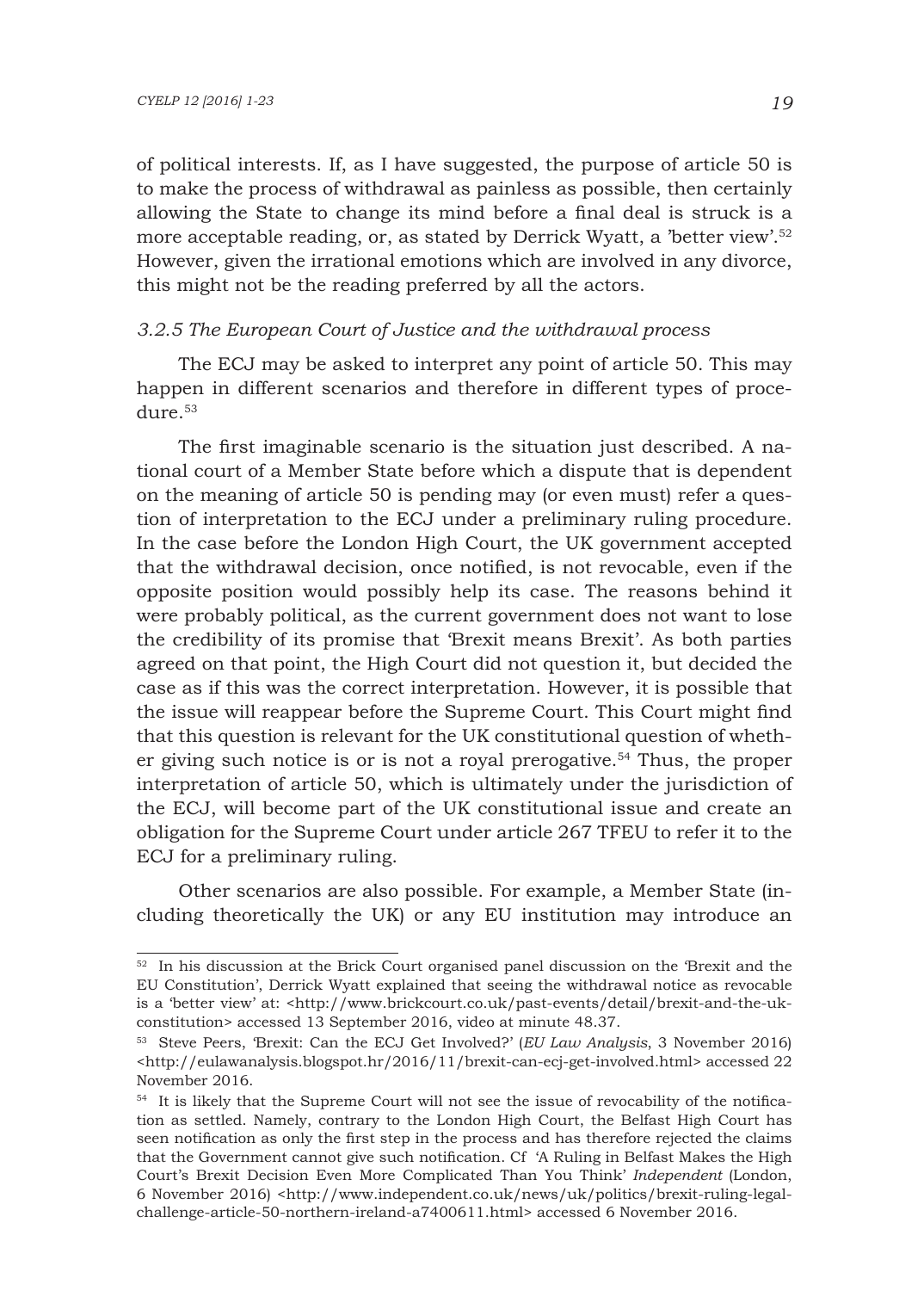action asking for the annulment of the consent given by the Parliament on the withdrawal agreement, claiming that it was supposed to vote with (or without) the UK MEPs. The ECJ would then have to decide about the 'correct' interpretation of this aspect of article 50. This would cause an important complication as the two-year period after which the Treaties will cease to apply to the UK will be running. If the Court annuls the consent given by the Parliament on procedural grounds, the withdrawal agreement could no longer be renegotiated in accordance with a proper procedure. Namely, in that case, the UK would no longer be a withdrawing Member State, but a third State, and article 50 would no longer apply to it. The Member States might, of course, unanimously agree to prolong the period of two years, but what if they do not? This might raise additional legal issues. Can, for example, the ECJ order the stay of the twoyear period by an interim measure?

It is also possible to imagine the following situation. The UK revokes its notification of withdrawal. The Council adopts a decision that the negotiations will continue, holding the process irreversible. The UK might then ask for an annulment of the Council decision by the ECJ, which would then have to judge whether the Treaties allow the withdrawing state to change its mind.

Finally, as the withdrawal agreement is to be concluded in accordance with the procedure of article 218 TFEU, which is the regular procedure for the conclusion of international agreements even if with a higher qualified majority threshold, the Court most likely also has jurisdiction to give an opinion on the compatibility of the proposed withdrawal agreement with the EU legal system.55 If asked (by any Member State or EU institution), the judicial procedure would postpone the entry into force of the agreement and make it dependent on a positive ECJ opinion, again reopening the question of what happens with the two-year period. If the agreement is negotiated but submitted to the Court for an opinion, will this automatically prolong UK membership until the Court's final decision or will the unanimous decision of the Council still be necessary? If the extension is automatic, the UK might use the Court to stretch its EU Member Status and buy some time.

Courts, including eventually the European Court of Justice, already have or will have a role to play in the Brexit process. This will necessarily reopen discussion about the legitimacy of the courts to interfere with

<sup>55</sup> There are also opposite views. These claim that art 50 only refers to art 218(3) TFEU, which excludes the application of its other paragraphs (the Court's jurisdiction is regulated by art 218(11) TFEU). For this, see European Parliament Research Service 'Article 50 TEU: Withdrawal of a Member State from the EU' (European Parliament, Briefing, February 2016) 8 and fn 7 <http://www.europarl.europa.eu/RegData/etudes/BRIE/2016/577971/ EPRS\_BRI(2016)577971\_EN.pdf> accessed 16 September 2016.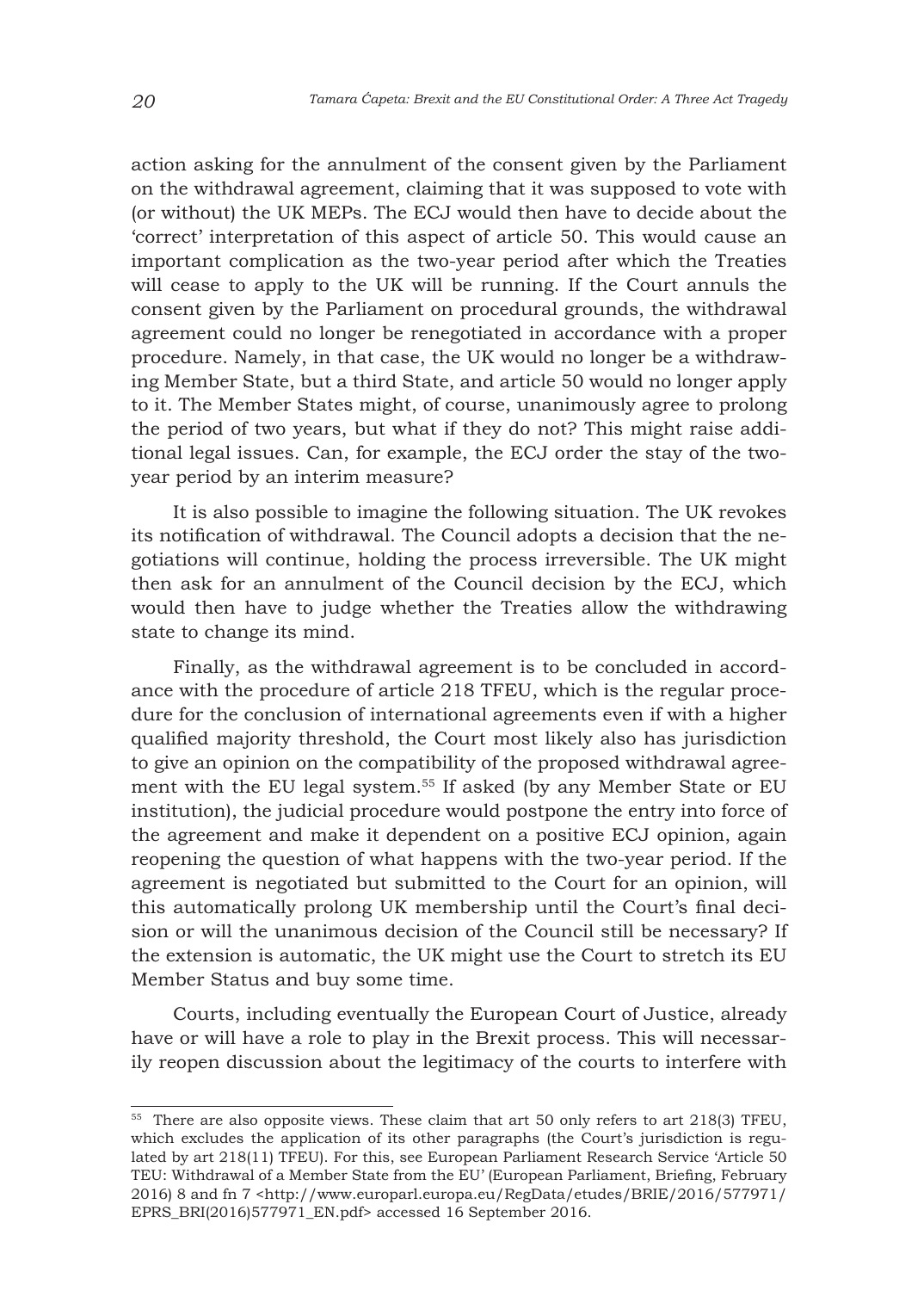political decisions, and raise questions about the limits of the courts' powers.

## *3.3 Act 3 - long-term EU constitutional future*

#### *3.3.1 Potential victim: the EU and its legal order*

Act Three is, for now, pure speculation. One thing is certain: the Brexit experience will inevitably change the EU. It may even lead to its end.56 If this happens, we will have a third murder.

For at least the last two decades (ever since the adoption of the Maastricht Treaty), EU politics has neglected to address the obvious, that there is something wrong with the EU in the eyes of its citizens. Not only UK voters, but citizens of other EU countries have voted negatively on EU-related referenda. This was true of the Danes voting on the Maastricht Treaty, the French and the Dutch voting on the Treaty on the Constitution for Europe, and the Irish voting on the Lisbon Treaty. Many explanations have tried to show that the negative results did not have to do with the EU, but rather with domestic politics. And this may largely be true. But still, if real popular support for the EU project existed, then the success rate of EU referenda would have been much higher, even when faced with domestic political or economic problems, or precisely because of them.

Additionally, the no votes suggest another worrisome fact: not only did EU citizens not want to move further with EU integration, but they were unhappy with what already constituted EU law. We only need to remember that one of the main 'no campaign' arguments in France against the Constitutional Treaty was the story of the 'Polish plumber'. This represented the unwillingness of French citizens to allow other States' workers onto their labour market. The Polish case was important also in the Brexit referendum. If the Polish plumber is the real reason for French citizens to reject the Constitutional Treaty, then what really happened was a rejection of the already existing Union and its single market, and not the future proposed one. This is worrying. And this is at the same time the issue that European politicians have been trying to avoid for decades.

Brexit has changed this. It has made the Europeans' fears of their fellow Europeans more visible. These issues can no longer be swept under the carpet. If the EU is to survive, it has to stop pretending that the problem with the free movement of people does not exist. The deal struck

<sup>56</sup> Adam Lazowski, 'Brexit Referendum: Beginning of the End or Just a Turning Point?' (2016) 1(2) European Papers (editorial) <http://www.europeanpapers.eu/en/system/files/ pdf\_version/EP\_eJ\_2016\_2\_2\_Editorial.pdf> accessed 13 September 2016.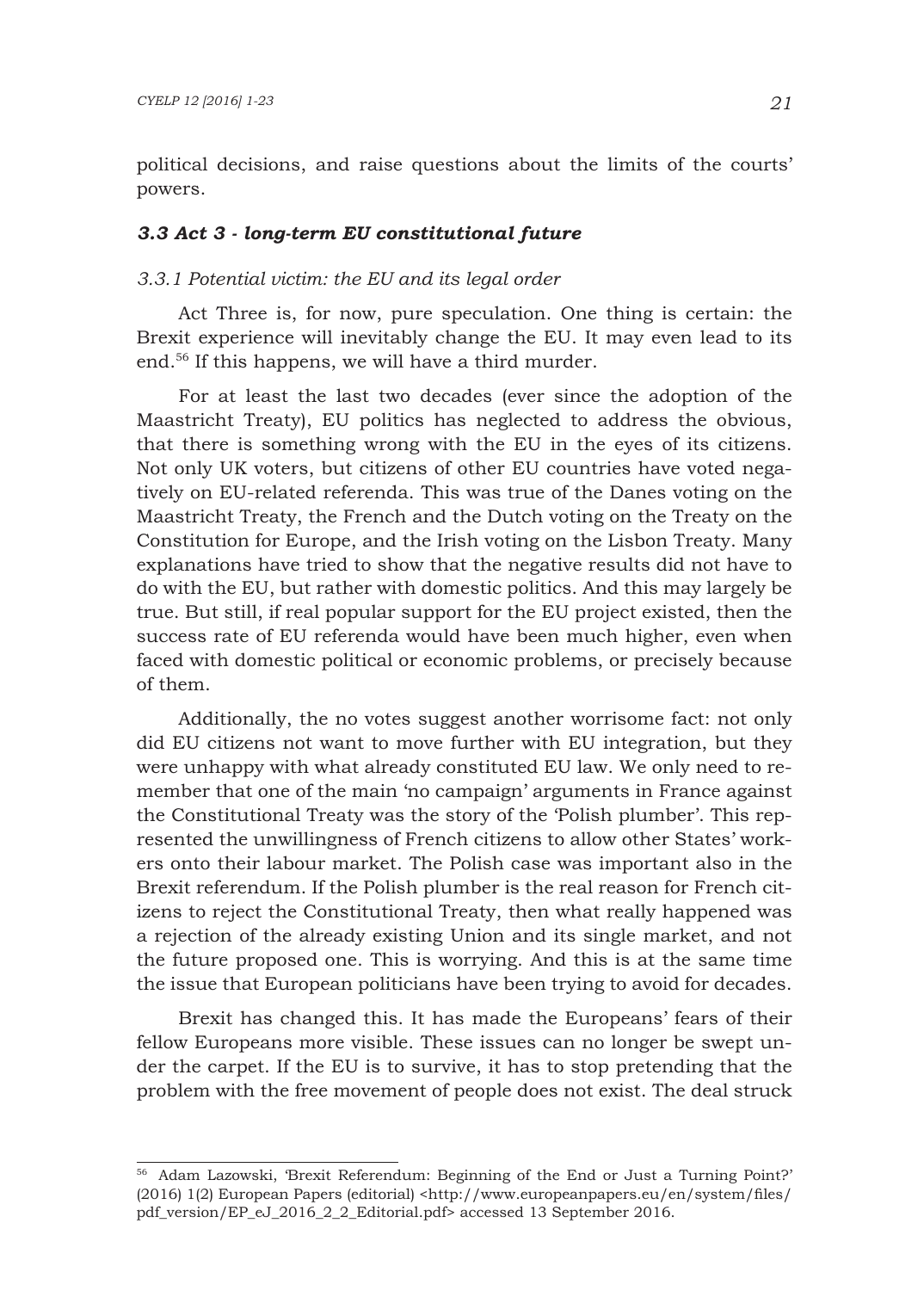by former Prime Minister David Cameron<sup>57</sup> with the aim of securing a stay vote in the UK referendum revealed that other Member States very readily accepted limitations on the free movement of people, notwithstanding the public rhetoric about the fundamental nature of this market freedom.<sup>58</sup> As much as many of us may regret it, this is the reality.

This might be the result of the failure of European integration to create a European identity. For a long time, the main tool for building such an identity was law. However, citizens have not felt involved in the creation of European law. Thus, the idea of European integration has remained for many an alien idea, threatening, together with their jobs, also their inherited national identities. This is how 'the ever closer Union' process became enemy No1 in the Brexit process. However, in order to keep building an ever closer Union, it is not necessary or even desirable to replace national identities with a new European one. The idea is precisely to maintain national identity and to upgrade it with an additional, European one. Understood in this way, European identity cannot endanger national identities, as feared by some of the Brexiters. The EU legal order defines itself in this way. It provides for respect of national identities as a matter of its own constitutional identity (article 4/1 TEU).<sup>59</sup>

Such a vision of the EU has not, however, reached EU citizens. Or has it? The UK referendum results can also be read not only as denying, but at the same time showing the existence of a nucleus of new European identity. Demonstrations after the UK referendum showed that not an insignificant number of people understand Europe as an equally important part of their identity as the British one.<sup>60</sup>

For all of us who think that the idea of European integration is worth continuing despite its existing flaws, the Poirot in this story will need to find a workable solution to keep it alive. The idea of Europe, based on the dual identity of its citizens, should become a story desired by or at least acceptable to the majority of Europeans. Such a Europe, however, can be built only as an open and tolerant society. This might prevent the third murder and lead to a happy ending for the tragedy. This ideal, alas,

<sup>57</sup> European Council meeting (18 and 19 February 2016) – Conclusions <http://www.consilium.europa.eu/en/press/press-releases/2016/02/19-euco-conclusions/> accessed 13 September 2016. For an analysis, see Jo Shaw, 'Where does the UK belong?' University of Edinburgh School of Law Research Paper Series No 2016/04 <https://papers.ssrn.com/ sol3/papers.cfm?abstract\_id=2742525> accessed 13 September 2016.

<sup>&</sup>lt;sup>58</sup> As duly noted in the 'True Is It That We Have Seen Better Days', editorial comments to the (2016) 53 CML Rev 857, 880.

<sup>59</sup> See the editorial by Steve Weatherill in this volume.

<sup>60</sup> For example, Suchandrika Chakrabartig and Emma Mullin, '"March for Europe" Brexit Demo: Recap After 50,000 People Waving Colourful Banners Protest over EU referendum' *Daily Mirror* (London, 2 July 2016) <http://www.mirror.co.uk/news/uk-news/march-europe-brexit-protest-live-8332198> accessed 13 September 2016.